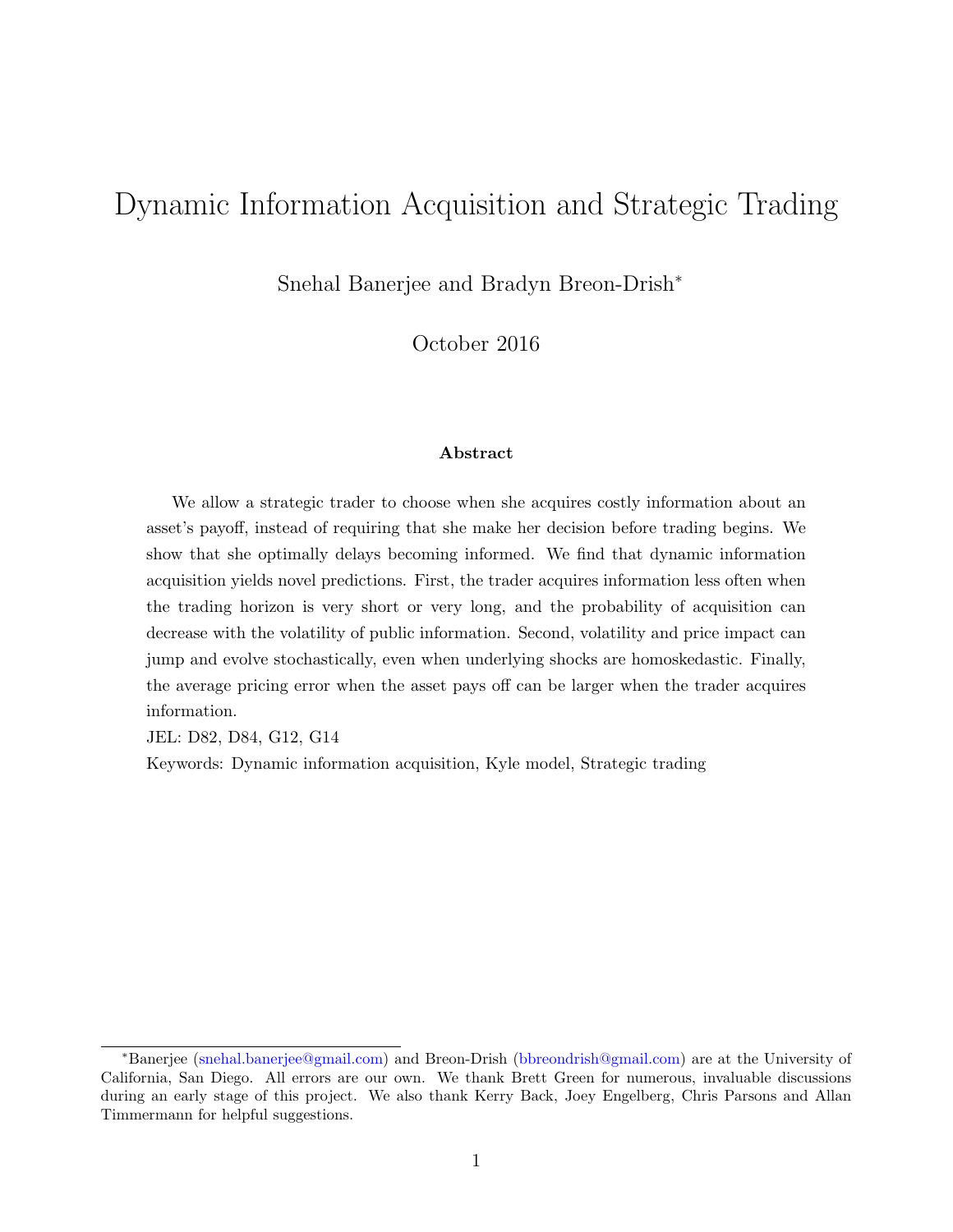# 1 Introduction

Investors' incentives to acquire private information change over time and with current economic conditions. For instance, a falling real estate market can lead investors to acquire loan-level data on their mortgage-backed securities in order to revalue their positions. Rising oil prices can trigger research into whether airlines are hedged against fuel price increases. A consolidation wave in a particular industry can lead market participants to investigate remaining firms as potential targets. Following [Grossman and Stiglitz](#page-16-0) [\(1980\)](#page-16-0), a large literature has studied how investors choose to acquire information, and what their decisions imply for financial markets. However, despite the inherently dynamic nature of the information acquisition decision, the existing literature has treated it as a static problem by requiring that investors make their information choices before the start of trading.

We study the dynamic information acquisition decision of a strategic trader in a [Kyle](#page-16-1) [\(1985\)](#page-16-1) setting. In contrast to prior work, we allow her to choose the timing of information acquisition in response to the evolution of a public signal. Our analysis yields a number of novel insights. Importantly, we find that the optimal acquisition decision exhibits delay and does not follow a naive "NPV" rule. The trader acquires private information less often when the trading horizon is very short or very long, and information collection can decrease with the volatility of public news. Price impact and return volatility can be stochastic and exhibit jumps, even when shocks to fundamentals and noise trading are homoskedastic. Finally, contrary to intuition, the average pricing error at the time the asset pays off need not be smaller when the trader has become informed. Overall, our results suggest that incorporating dynamics into the information acquisition decisions of investors is important for understanding properties of price informativeness, price impact, and volatility.

Our model builds on the continuous time [Kyle](#page-16-1) [\(1985\)](#page-16-1) model in [Back and Baruch](#page-16-2) [\(2004\)](#page-16-2), which provides a tractable starting point for our analysis. There is a single risky asset, traded by a risk-neutral, strategic trader and a mass of noise traders. We introduce a publicly observable signal, which may or may not be payoff relevant, that evolves stochastically over time. A risk-neutral market maker competitively sets the price of the risky asset, conditional on the public signal and aggregate order flow. The asset payoff (and consequently, the relevance of the signal) is publicly revealed at a random time that is exponentially distributed. Unlike [Back](#page-16-2) [and Baruch](#page-16-2) [\(2004\)](#page-16-2), the strategic trader is not endowed with private information. Instead, she can choose to pay a fixed cost to privately learn whether the signal is payoff relevant.

The key feature of our setting is that the decision to become informed need not be made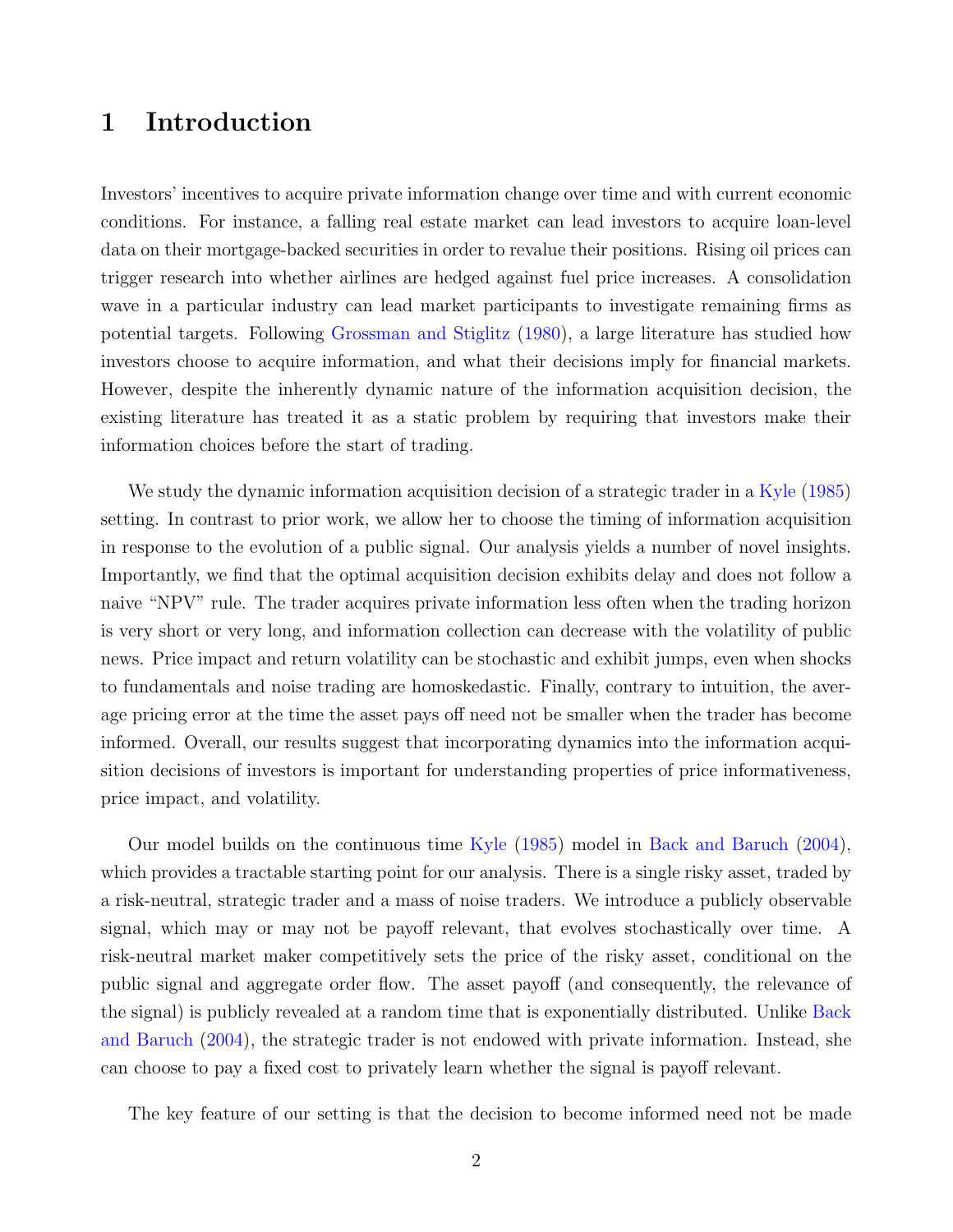at the initial date before trading begins. Rather, the trader can choose to investigate the payoff relevance of the public signal at any point in time. Appealing to standard results on optimal stopping, we characterize the trader's information acquisition strategy and show that it follows a cutoff rule: she chooses to acquire information only when the public signal exceeds a threshold.<sup>[1](#page-2-0)</sup> Intuitively, the ability to decide *when* to acquire information endows the trader with a call option on the expected profits from being privately informed, and she chooses to exercise the option only when the uncertainty about the asset payoff is sufficiently high. Moreover, we show that optimal information acquisition exhibits delay — the strategic trader chooses to wait beyond the threshold that would be prescribed by an "NPV" rule. As such, the standard assumption that investors can only choose to acquire information at the initial date is restrictive.

Consistent with the intuition from real option decisions, we show that the benefit from waiting to acquire information increases in the cost of information and the volatility of the public signal, but decreases in the prior uncertainty about the payoff relevance of the signal. We also find that the acquisition boundary is higher when the asset payoff is expected to be revealed very soon or in the distant future. When the payoff is expected to be revealed quickly, the value from being informed is very low since there is little time over which to profit at the expense of noise traders, and so the acquisition boundary is high. However, as the expected trading horizon increases, there are two offsetting effects. On the one hand, the value from being informed increases with the horizon since the trader expects her information advantage to last longer. On the other hand, the cost of waiting decreases with the horizon, since the likelihood that the payoff is revealed before acquisition is low. We show that initially the first effect dominates, while eventually the second one does. As a result, the trader is less likely to acquire information when the trading horizon is very long or very short.

Next, we characterize the likelihood of information acquisition. Standard intuition suggests that an increase in the volatility of the public signal leads to an increase in the probability that it hits the acquisition boundary before the asset payoff is revealed (i.e., the option ends up sufficiently far "in the money" that exercise is optimal). However, in our model, signal volatility has an offsetting effect. An increase in volatility tends to increase the value of waiting, and so decreases the probability that information is acquired (i.e., increases the optimal acquisition boundary). We show that this effect dominates when volatility is high, and as a result, the probability of information acquisition can be hump-shaped in signal volatility.

<span id="page-2-0"></span><sup>&</sup>lt;sup>1</sup>We assume that the trader and the market maker share a common prior about the payoff relevance of the public signal. Furthermore, we restrict to acquisition strategies that depend only on public information and assume that acquisition is publicly observable. This implies that conditional on acquisition, the trading equilibrium is analogous to the one in [Back and Baruch](#page-16-2) [\(2004\)](#page-16-2).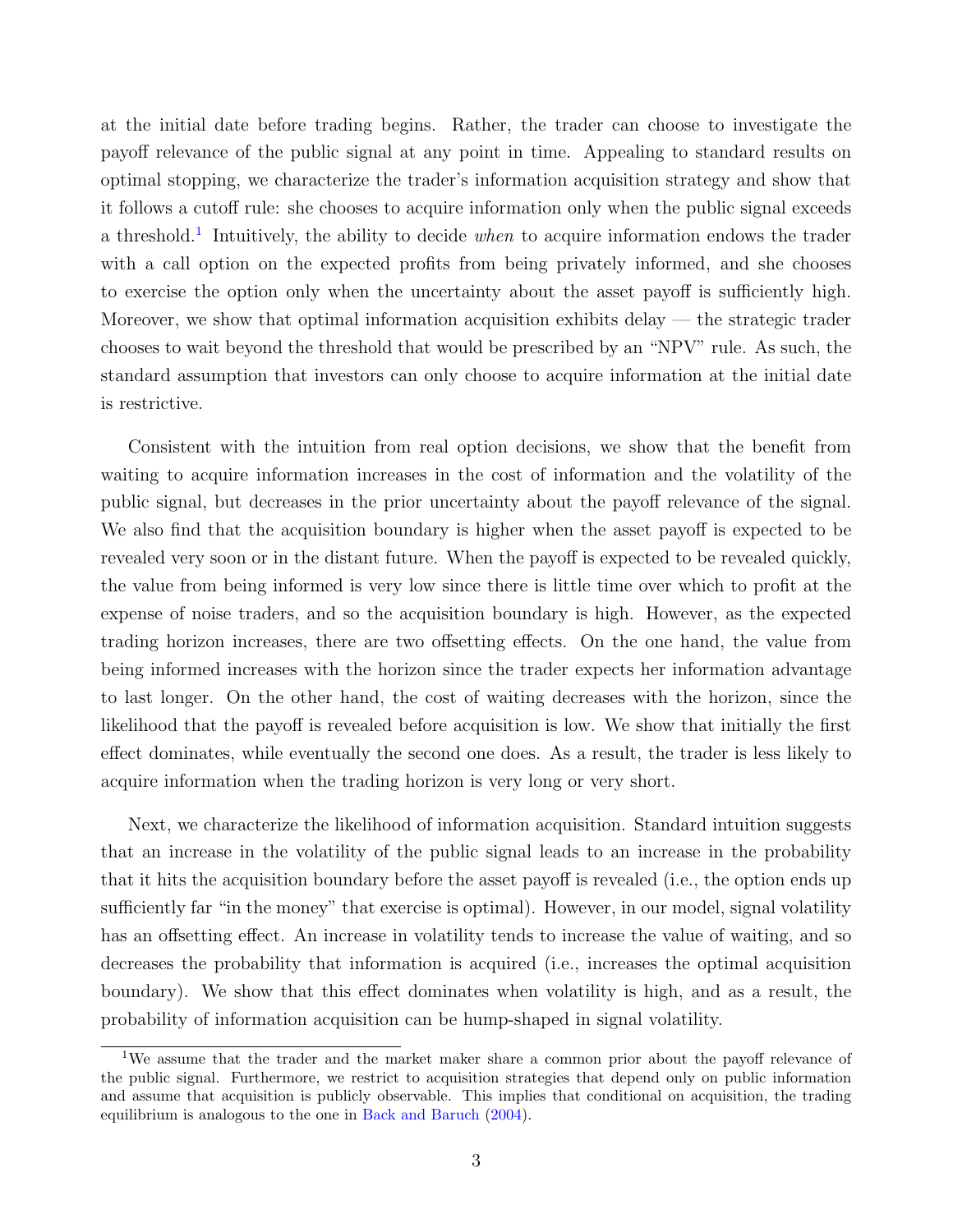The dynamic nature of the trader's information acquisition decision, and the subsequent non-linear filtering problem that the market maker solves, leads to novel price dynamics in our model. Before acquisition, since the market maker's beliefs about payoff relevance are not affected by the order flow, the price sensitivity to the public signal is constant  $\sim$  as a result, return volatility depends only on the signal volatility. After acquisition, the price responds not only to shocks in the public signal, but also to the order flow, from which the market maker learns about the payoff relevance of the public signal. As we show, information acquisition triggers a jump in instantaneous volatility and price impact, and following acquisition, both evolve stochastically. Notably, these results are not driven by stochastic volatility of fundamentals or noise trading, but arise endogenously due to the trader's acquisition decision and the market maker's learning problem.[2](#page-3-0)

Finally, we characterize the average absolute price change at the time the asset payoff is publicly announced. Intuitively, one might expect that this announcement effect is smaller when the strategic trader is informed, since the price is more informative about the asset payoff in this case.<sup>[3](#page-3-1)</sup> We show that this need not be the case when information acquisition is endogenous. To see why, note that fixing the conditional (public) uncertainty about the asset's value, the announcement effect is smaller when the trader is informed — this implies that if the strategic trader is exogenously endowed with information, the standard intuition holds. However, there is an offsetting effect when information acquisition is endogenous: the strategic trader only chooses to acquire information when uncertainty is sufficiently high. As we show, for any fixed prior on the relevance of the public signal, this effect dominates when the acquisition boundary is sufficiently high. As a result, when the cost of information acquisition is sufficiently high, the public signal volatility is sufficiently high, or the expected trading horizon is sufficiently extreme (i.e., sufficiently short or sufficiently long), the expected announcement effect is larger when there is information acquisition.

Our paper relates to the large literature on asymmetric information models with endogenous information acquisition that was initiated by [Grossman and Stiglitz](#page-16-0) [\(1980\)](#page-16-0). While a number of papers extend the static model of [Grossman and Stiglitz](#page-16-0) [\(1980\)](#page-16-0) to allow for dynamic trading (e.g., [Mendelson and Tunca](#page-17-0) [\(2004\)](#page-17-0), [Avdis](#page-16-3) [\(2016\)](#page-16-3)), to allow traders to condition their infor-

<span id="page-3-0"></span><sup>2</sup>Although not the focus of their analysis, a similar effect arises in [Back and Baruch](#page-16-2) [\(2004\)](#page-16-2). However, our result is in contrast to [Collin-Dufresne and Fos](#page-16-4) [\(2016\)](#page-16-4), where stochastic volatility and price impact are driven by stochastic volatility in noise trading.

<span id="page-3-1"></span><sup>&</sup>lt;sup>3</sup>For instance, as [Back](#page-16-5) [\(1992\)](#page-16-5) establishes, the corresponding announcement effect must be zero conditional on the strategic trader being informed in the analogous, finite horizon model where the announcement is perfectly anticipated. When the announcement is stochastic, but the strategic trader is exogenously endowed with information, as in [Back and Baruch](#page-16-2) [\(2004\)](#page-16-2), the announcement effect is smaller when the strategic trader is informed.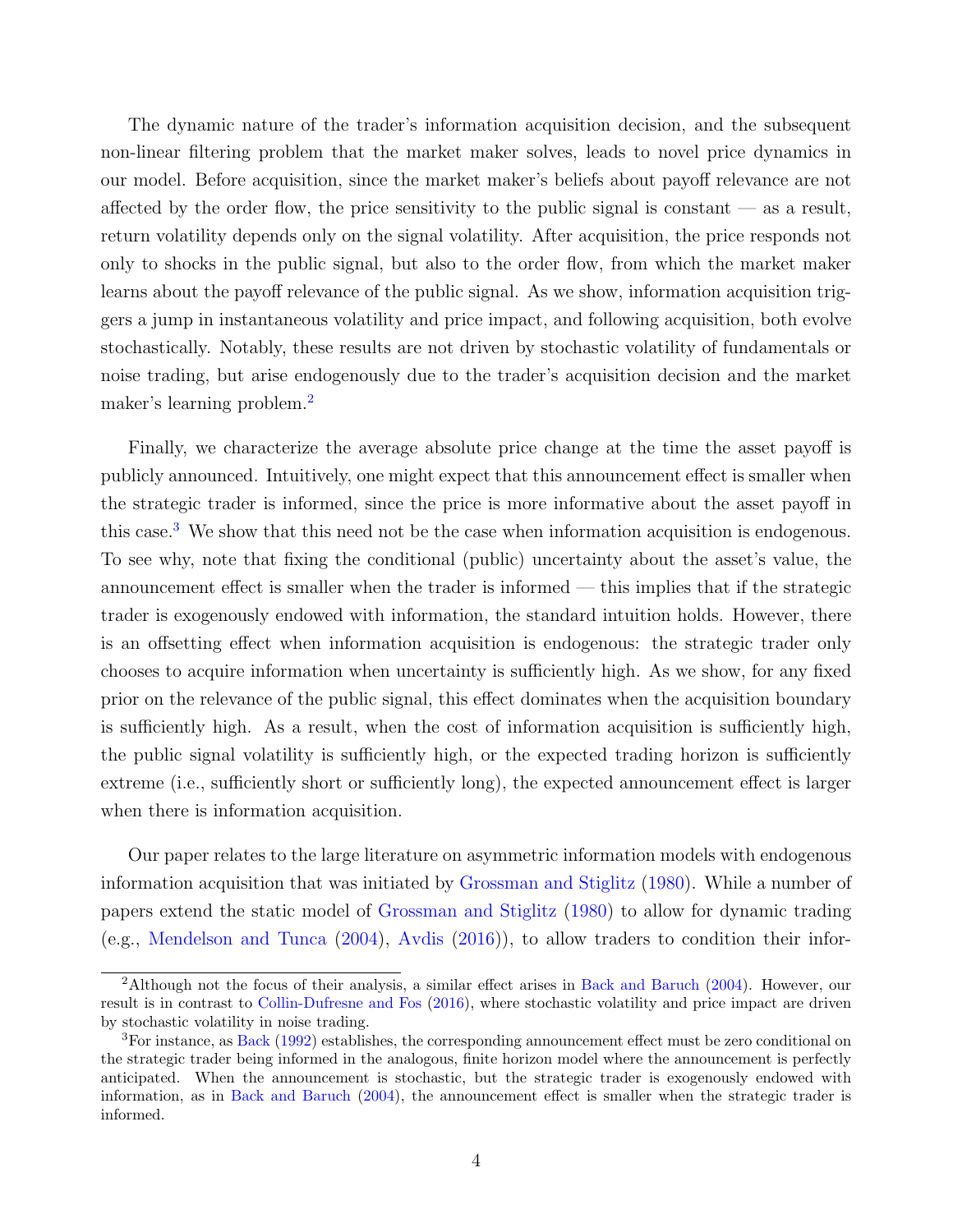mation acquisition decision on a public signal (e.g., [Foster and Viswanathan](#page-16-6) [\(1993\)](#page-16-6)), to allow traders to pre-commit to receiving signals at particular dates (e.g., [Back and Pedersen](#page-16-7) [\(1998\)](#page-16-7), [Holden and Subrahmanyam](#page-16-8) [\(2002\)](#page-16-8)), or to incorporate a sequence of one-period information acquisition decisions [\(Veldkamp](#page-17-1) [\(2006\)](#page-17-1)), the information acquisition decision remains essentially static — investors make their information acquisition decision before the start of trade. To the best of our knowledge, however, our model is the first to allow for dynamic information acquisition in that the strategic trader can choose to become privately informed at any point of time. Moreover, our analysis implies that allowing for dynamic information acquisition has economically important consequences.

### 2 Model

### 2.1 Model setup

Our framework is based on the continuous time, [Kyle](#page-16-1) [\(1985\)](#page-16-1) model in [Back and Baruch](#page-16-2) [\(2004\)](#page-16-2). Fix a probability space  $(\Omega, \mathcal{F}, \mathbb{P})$  on which is defined the standard Brownian motion  $(W_Z, W_N)$ and independent random variables  $\xi$  and T. Let  $\mathcal{F}_t$  denote the augmentation of the filtration  $\sigma({W_{Zt}, W_{Nt}})$ . The random variable  $\xi \in \{0, 1\}$  is binomial with probability  $\alpha = \Pr(\xi = 1)$ , and  $T$  is exponentially distributed with rate  $r$ . There are two assets: a risky asset and a riskfree asset with interest rate normalized to zero. The risky asset pays off v at random time  $T$ , where

$$
v = \xi N_T. \tag{1}
$$

The public news process  $N_t$  is a geometric Brownian motion

$$
dN_t = \sigma_N N_t \, dW_{Nt} \tag{2}
$$

where  $\sigma_N > 0$  and the initial value  $N_0 > 0$  is constant.<sup>[4](#page-4-0)</sup> Given this specification, the news process is only informative about the payoff of the risky asset if  $\xi = 1$ .

There is a single, risk-neutral strategic trader who can pay a fixed cost c at any time  $\tau$ to determine whether an information event has occurred (i.e., to observe the realization of ξ).

<span id="page-4-0"></span><sup>&</sup>lt;sup>4</sup>The assumptions that the public signal is perfectly informative about  $N_t$  and that  $N_t$  has zero drift are without loss of generality. In the more general case,  $N_t$  is replaced with  $\mathbb{E}[N_T|\mathcal{F}_t^P]$  in the pricing rule and trading strategy and the rest of the analysis is essentially unchanged. It is also straightforward to generalize to a general continuous, positive martingale for the news process, but at the expense of closed-form solutions to the optimal acquisition problem.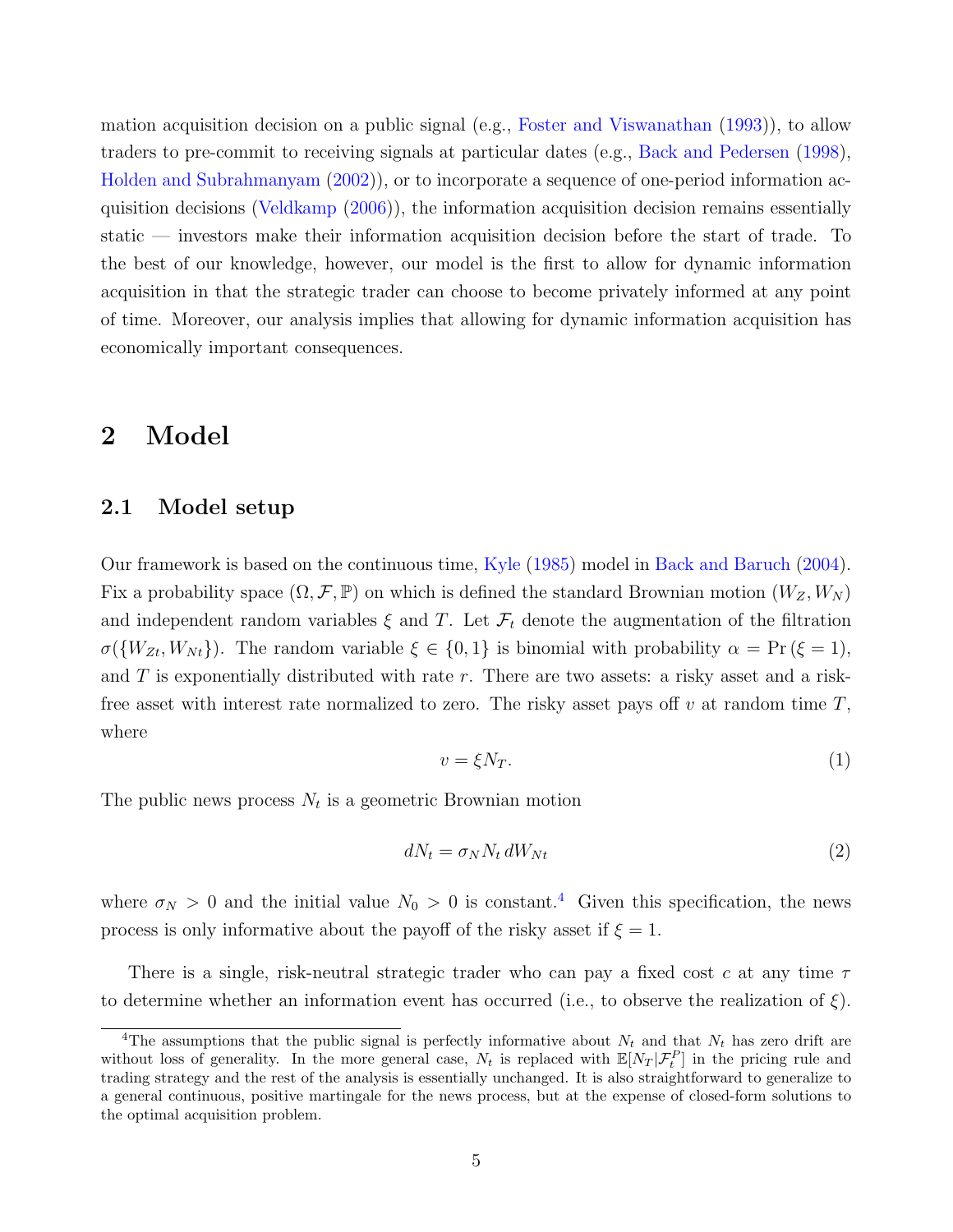Let  $X_t$  denote the cumulative holdings of the trader, and suppose the initial position  $X_0 = 0$ . Further, suppose  $X_t$  is absolutely continuous and let  $\theta(\cdot)$  be the trading rate (so  $dX_t = \theta(\cdot)dt$ ).<sup>[5](#page-5-0)</sup> There are noise traders who hold  $Z_t$  shares of the asset at time t, where

$$
dZ_t = \sigma_Z dW_{Zt},\tag{3}
$$

with  $\sigma_Z > 0$  a constant.

Finally, there is a competitive, risk neutral market-maker who sets the price of the risky asset. This market maker observes the order flow  $Y_t = X_t + Z_t$  and sets the price equal to the conditional expected payoff given the public information set. Formally, let  $\{\mathcal{F}_t^P\}$  denote the augmentation of the filtration  $\sigma(\sigma(\{N_t, Y_t\}) \cup \sigma(\{1_{\{T \le t\}}\}))$ . Thus, the price at time  $t < T$  is given by

<span id="page-5-1"></span>
$$
P_t = \mathbb{E}\left[v\big|\mathcal{F}_t^P\right].\tag{4}
$$

Let  $\mathcal T$  denote the set of  $\{\mathcal F^P_t\}$  stopping times. We require that the trader's information acquisition time satisfies  $\tau \in \mathcal{T}$ . That is, we require the acquisition time to depend only on public information up to that point. Let  $\mathcal{F}_t^I$  denote the augmentation of the filtration  $\sigma(\mathcal{F}_t^P \cup \sigma(\xi))$ . Thus,  $\mathcal{F}_t^I$  represents the trader's information set, post-information acquisition. We require the trader's pre-acquisition trading strategy to be adapted to  $\mathcal{F}^P_t$  and her postacquisition strategy to be adapted to  $\mathcal{F}_t^I$ .

### 2.2 Financial market equilibrium & optimal information acquisition

We begin by characterizing the equilibrium in the financial market, given an information acquisition time  $\tau$ . To ensure that the trader's expected profit is well-defined, we must rule out trading strategies that first incur infinite losses by driving the price to zero or  $N_t$  and then reap infinite profits. Formally, given a price process  $P_t$  (which will in general depend on  $\theta$  through the order flow) a trading strategy  $\theta$  is *admissible* if it satisfies the measurability restrictions given above (i.e., does not depend on  $\xi$  before the moment of information acquisition) and

$$
\mathbb{E}\int_0^T (\theta_u(N_T\xi - P_u))^-\,du < \infty,\tag{5}
$$

<span id="page-5-0"></span> ${}^{5}$ [Back](#page-16-5) [\(1992\)](#page-16-5) shows that it is optimal for the trader to follow strategies of this form.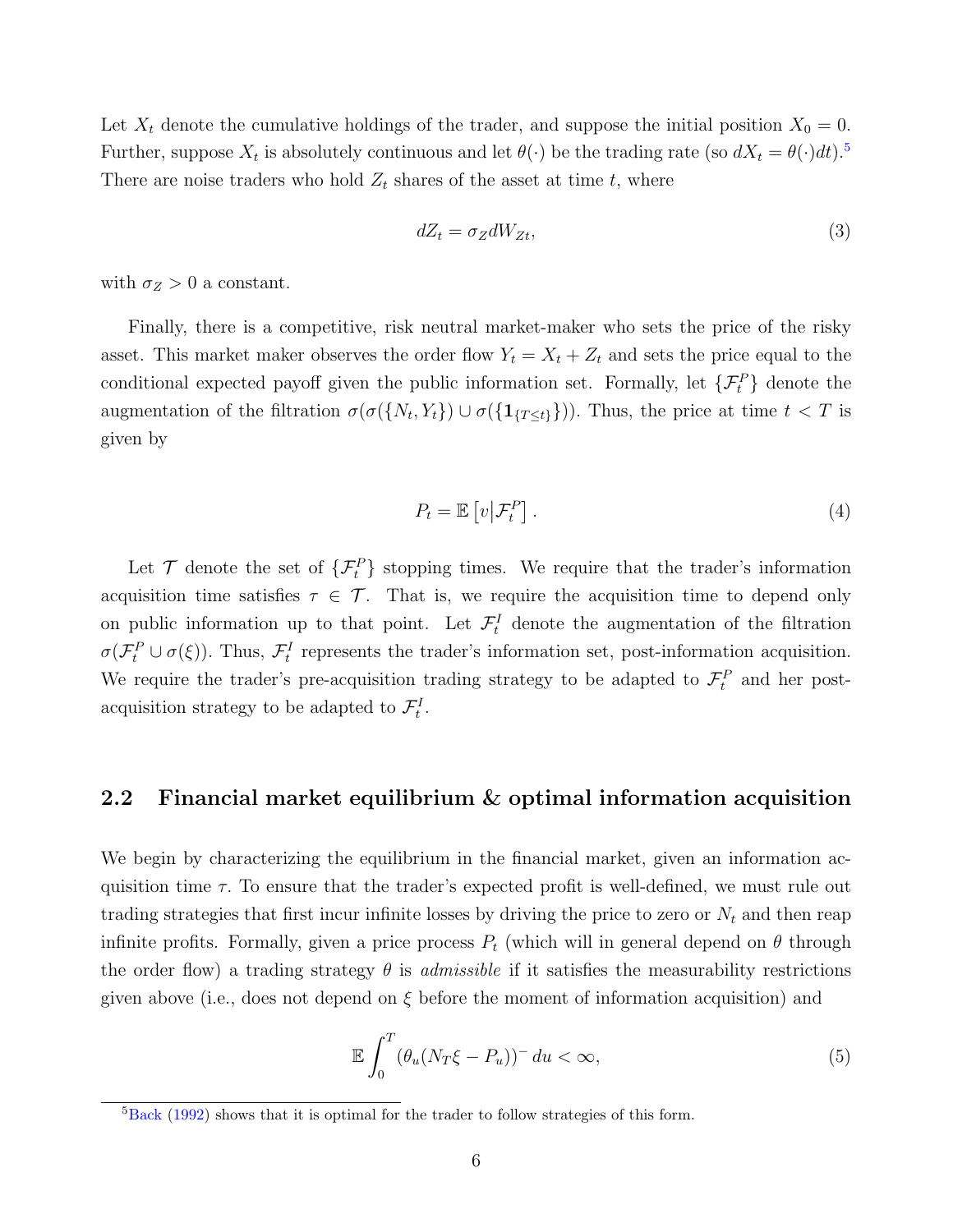where  $x^- = \max\{0, -x\}$ . Note that this admissibility condition is identical to that of [Back and](#page-16-2) [Baruch](#page-16-2) [\(2004\)](#page-16-2) in the case that  $\tau = 0$  and  $N_t \equiv 1$ .

Our definition of equilibrium in the financial market is standard and follows [Back and](#page-16-2) [Baruch](#page-16-2) [\(2004\)](#page-16-2).

**Definition 1.** Fix an information acquisition time  $\tau \in \mathcal{T}$ . An equilibrium in the financial market consists of an admissible trading strategy  $\theta_t$  and a price process  $P_t$  such that, given the trading strategy the price process satisfies [\(4\)](#page-5-1) and, given the price process, the trading strategy is admissible and maximizes the expected profit

<span id="page-6-1"></span>
$$
\mathbb{E}\left[\int_0^T \theta_u(\xi - P_u) \, du\right].
$$

The next result characterizes the financial market equilibrium in our setting.

<span id="page-6-0"></span>**Proposition 1.** Fix an information acquisition time  $\tau \in \mathcal{T}$ . There exists an equilibrium in the trading game in which the price of the risky asset is given by  $P_t = N_t p_t$ , where

$$
p_t \equiv \Pr\left(\xi = 1 \mid \mathcal{F}_t^P\right) = \begin{cases} \alpha & 0 \le t < \tau \\ \Phi\left(\Phi^{-1}\left(\alpha\right)e^{r(t-\tau)} + \sqrt{\frac{2r}{\sigma_z^2}} \int_\tau^t e^{r(t-s)}dY_s\right) & \tau \le t < T \\ \xi & t = T \end{cases} \tag{6}
$$

Prior to information acquisition, the trader does not trade (i.e.,  $\theta \equiv 0$ ), and conditional on information acquisition, her strategy depends only on p and is given by

$$
\theta_{\xi=1}(p) = \frac{\sigma_Z^2 \lambda(p)}{p}
$$
, and  $\theta_{\xi=0}(p) = -\frac{\sigma_Z^2 \lambda(p)}{1-p}$ .

In this equilibrium, conditional on becoming informed, the trader's value function is given by

$$
J(\xi, p_t, N_t) = \begin{cases} N_t \int_{p_t}^{1} \frac{1 - a}{\lambda(a)} da & \text{if } \xi = 1 \\ N_t \int_0^{p_t} \frac{a}{\lambda(a)} da & \text{if } \xi = 0 \end{cases},
$$
 (7)

where  $\lambda(p) = \sqrt{\frac{2r}{\sigma_Z^2}} \phi(\Phi^{-1}(1-p)).$ 

Our equilibrium characterization naturally extends the equilibrium in [Back and Baruch](#page-16-2)  $(2004)$  to (i) accommodate the news process  $N_t$  and (ii) account for the possibility that the strategic trader is uninformed before  $\tau$ . Before information acquisition, the strategic trader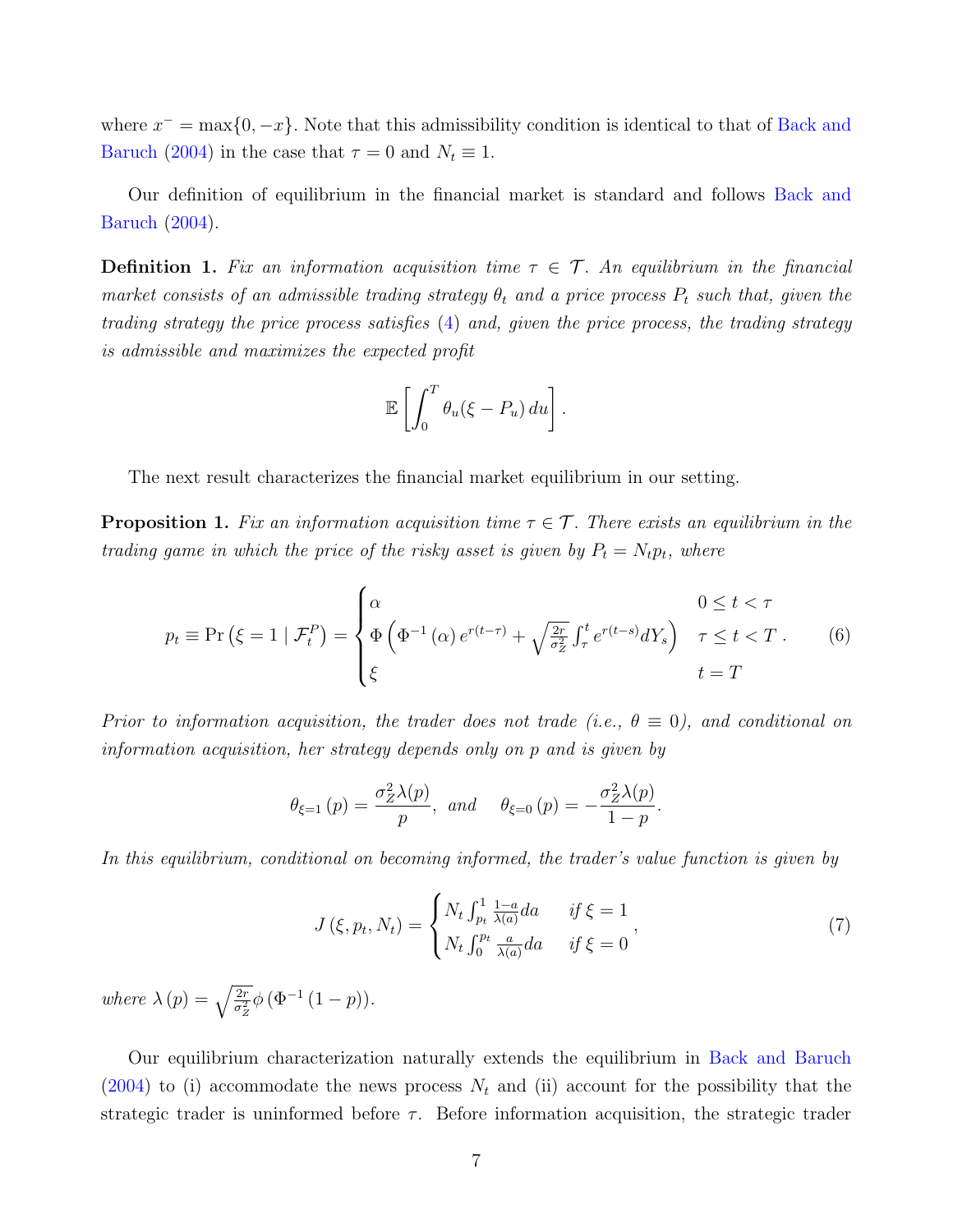does not trade, $6$  and consequently, the order-flow is uninformative and the market-maker does not update his beliefs about  $\xi$ . As a result, before  $\tau$  the price  $P_t = \alpha N_t$  evolves linearly with  $N_t$ . Conditional on information acquisition, the strategic trader optimally trades according to  $\theta_{\xi}$ characterized in the proposition. Since  $\theta_1 \neq \theta_0$ , the order flow provides a noisy signal about  $\xi$  to the market maker. The market maker's conditional expectation about  $\xi$ , given by  $p_t$ , depends on the cumulative (weighted) order-flow between since the acquisition date (i.e.,  $\int_{\tau}^{t} e^{r(t-s)} dY_s$ ), and consequently, so does the price  $P_t$ .

Given the value function in Proposition [1,](#page-6-0) we can characterize the optimal information acquisition decision.

<span id="page-7-1"></span>**Proposition 2.** The strategic trader optimally acquires information the first time  $N_t$  hits the *optimal exercise boundary*  $N^* = \frac{\beta}{\beta}$  $\beta-1$ c  $\frac{c}{K}$ , where

$$
K = \sqrt{\frac{\sigma_Z^2}{2r}} \phi \left( \Phi^{-1} \left( 1 - \alpha \right) \right), \text{ and } \beta = \frac{1 + \sqrt{1 + 8r/\sigma_N^2}}{2}.
$$
 (8)

Moreover, the optimal exercise boundary  $N^*$  increases in c and  $\sigma_N$ , decreases in  $\sigma_Z$ , is U-shaped in  $\alpha$  (minimized at  $\alpha = 0.5$ ), and is U-shaped in r.

As we show in the proof of the above, the expected profit immediately prior to acquiring information at any date t (i.e., the value function the instant before  $\xi$  is observed) is given by

$$
\hat{U}(N_t) \equiv \mathbb{E}_t \left[ \alpha J(1, \alpha, N_t) + (1 - \alpha) J(0, \alpha, N_t) \right] = K N_t.
$$
\n(9)

Note that the value function given information acquisition at date  $t$  is higher when there is more noise in the order flow (i.e., higher  $\sigma_Z$ ), when there is more prior uncertainty about whether  $N_t$ is informative (i.e., when  $\alpha$  is closer to 0.5), and when the information advantage is expected to be longer lived (i.e., when  $r$  is smaller).

The standard approach in the literature restricts the strategic trader to make her information choices before trading begins. In this case, she follows a naive "NPV" rule — she only acquires information if the value from becoming informed is higher than the cost i.e.,  $\hat{U}(N_0) \geq c$ . As the following corollary highlights, the resulting information acquisition decision is effectively a static one.

<span id="page-7-0"></span><sup>6</sup>Under the posited price function, the pre-acquisition trading strategy is indeterminate. Any strategy that uses only public information earns zero expected profit in this region. Given such a trading strategy, it also remains optimal for the market maker to set  $p_t = \alpha$ . Without loss of generality, we focus on the case in which the trader does not trade before time  $\tau$ . In the presence of transaction costs, this would be the optimal strategy.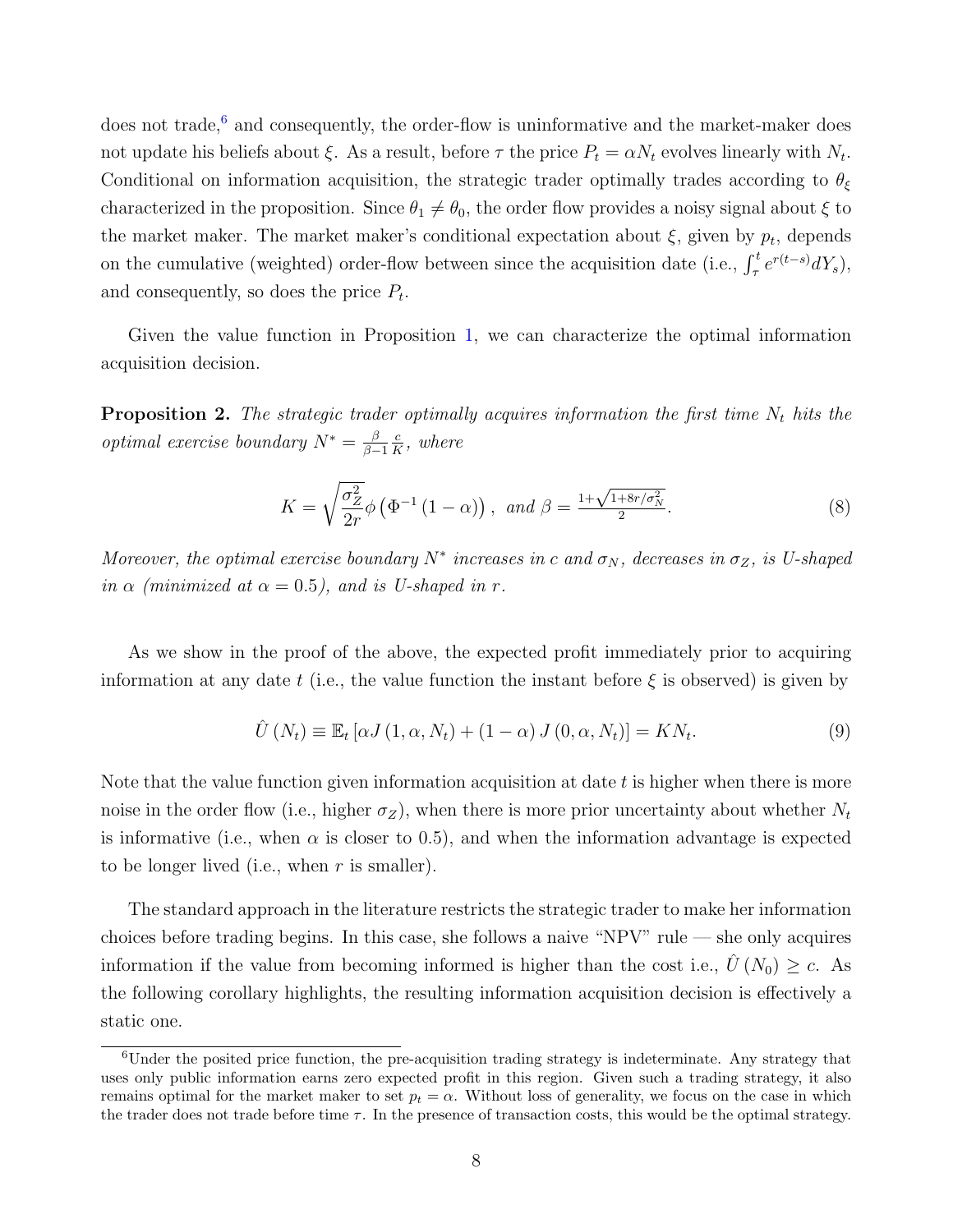<span id="page-8-1"></span>**Corollary 1.** If the strategic trader is restricted to acquiring information at  $t = 0$ , she optimally acquires information only if  $N_0 \ge N_0^*$ , where  $N_0^* = \frac{c}{K}$  $\frac{c}{K}$ . Moreover, the optimal exercise boundary  $N_0^*$  increases in c, decreases in  $\sigma_Z$ , is U-shaped in  $\alpha$  (minimized at  $\alpha = 0.5$ ), and increases in r.

With dynamic information acquisition, the optimal time to acquire information is characterized by the following problem:

$$
U(n) \equiv \sup_{\tau \in \mathcal{T}} \mathbb{E} \left[ 1_{\{\tau < T\}} (\hat{U}(N_{\tau}) - c) \big| N_t = n \right] = \sup_{\tau \in \mathcal{T}} \mathbb{E} \left[ e^{-r\tau} \left( K N_{\tau} - c \right)^{+} \big| N_t = n \right]. \tag{10}
$$

This problem is analogous to characterizing the optimal exercise time for a perpetual American call option.[7](#page-8-0) Notably, the optimal information acquisition decision exhibits delay: information is not acquired when  $KN_t = c$ , as would be implied by the static NPV rule. The intuition for this effect is analogous to that for investment delay in a real options problem. At any point in time, the trader can exercise her "option" to acquire information and use that information to profit at the expense of the noise traders. However, by waiting and observing the news process she learns additional information about the asset payoff (and therefore her ultimate profits) on which she can condition her decision. Since acquiring information irreversibly sacrifices the ability to wait, it is optimal to acquire only when doing so is sufficiently profitable to overcome this opportunity cost. Moreover, the option to wait is more valuable (and hence  $N^*$  is higher) when the volatility of the news process (i.e.,  $\sigma_N$ ) is higher.

A key difference between the static acquisition boundary of Corollary [1](#page-8-1) and the dynamic acquisition boundary of Proposition [2](#page-7-1) is how they respond to the expected trading horizon. In the static case, the exercise boundary is increasing in r. Recall that increasing r increases the likelihood that the payoff is revealed sooner i.e., it decreases the expected trading horizon. This naturally decreases the value from acquiring information, since the trader has a shorter window over which to exploit her informational advantage.

With dynamic information acquisition, the trader also accounts for the cost of waiting to acquire information. Specifically, as the trading horizon increases (i.e.,  $r$  decreases), the expected value from acquiring information at any date (i.e.,  $U(N_t)$ ) increases. However, she is also willing to wait longer to acquire this information, since the cost of waiting (the probability the value will be revealed before she acquires information) also decreases. Initially, the first effect dominates, which leads the exercise boundary to decrease as the trading horizon increases. Eventually, however, the second effect dominates, and the exercise boundary increases with the

<span id="page-8-0"></span><sup>7</sup>Hence, appealing to standard results, we establish that the optimal stopping time is a first hitting time for the  $N_t$  process and show that the given  $N^*$  is a solution to this problem.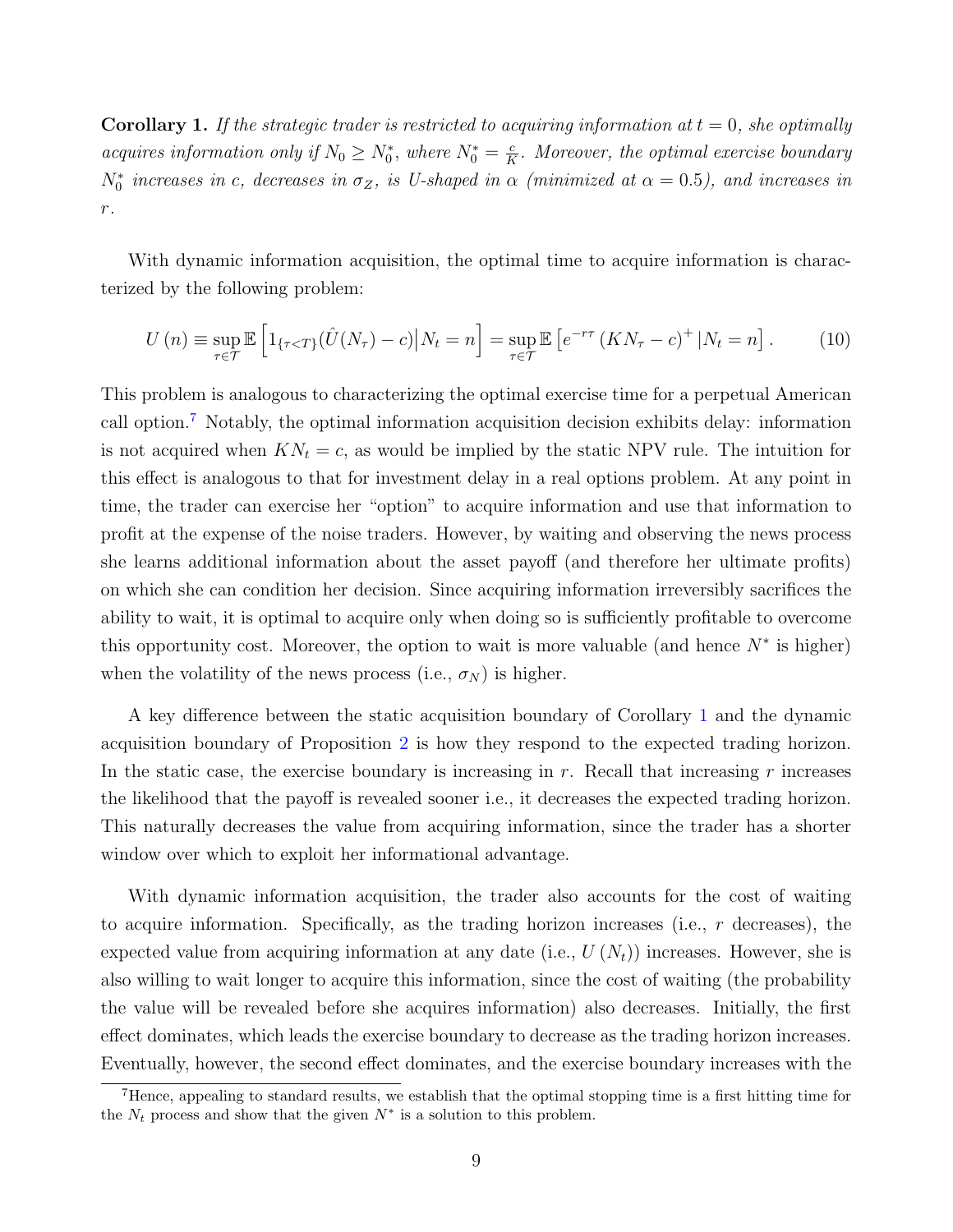#### Figure 1: Exercise Boundary N<sup>∗</sup>

<span id="page-9-0"></span>Unless otherwise specified, parameters are set to  $\sigma_Z = \sigma_N = 1, c = 0.25$  and  $\alpha = 0.5$ .



horizon. As Figure [1](#page-9-0) illustrates, this implies that the exercise boundary is non-monotonic in  $r$ with dynamic information acquisition: the trader is less likely to acquire information when the asset payoff is expected to be revealed too quickly or too slowly.

# 3 Predictions

### 3.1 Likelihood of information acquisition

The likelihood of information acquisition depends on two forces. First, the cost of information may be too high relative to the value of acquiring it: given  $c$ , the trader might never find it optimal to acquire the information. Second, even if the (relative) cost of acquisition is not too high, the asset payoff may be revealed before the strategic trader chooses to acquire information. The following results characterize how these effects interact to determine the likelihood of information acquisition.

In what follows, it is useful to define  $T_N$  as the first time  $N_t \geq N^*$ . Then, the time at which information is acquired can be expressed as

$$
\tau = T_N \mathbb{1}_{\{T_N \le T\}} + \infty \times \mathbb{1}_{\{T_N > T\}},\tag{11}
$$

where, as before,  $\tau = \infty$  corresponds to no information acquisition. To avoid the trivial case, assume  $N_0 < N^*$ . We begin with the following observation.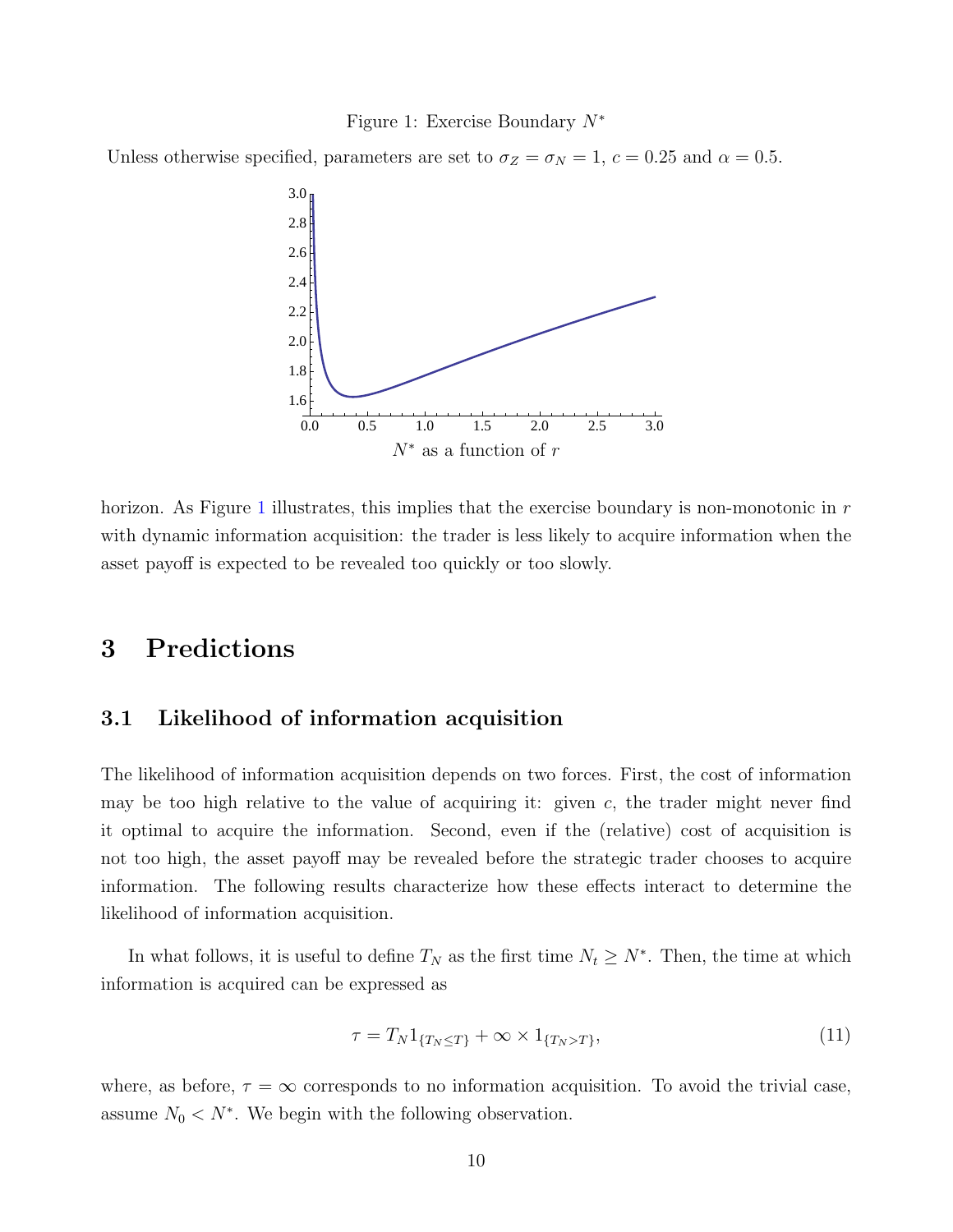<span id="page-10-0"></span>**Lemma 1.** Suppose  $N_0 < N^*$ . For  $0 \le t < \infty$ , the probability that  $T_N \in [t, t + dt]$  is given by

$$
\Pr\left(T_N \in [t, t+dt]\right) = \frac{\left(\log\left(\frac{N^*}{N_0}\right)\right)}{\sigma_N \sqrt{2\pi t^3}} \exp\left\{-\frac{\left(\frac{1}{\sigma_N} \log\left(\frac{N^*}{N_0}\right) + \frac{1}{2}\sigma_N^2 t\right)^2}{2t}\right\} dt. \tag{12}
$$

The probability that  $T_N$  is not finite is given by  $Pr(T_N = \infty) = 1 - \frac{N_0}{N^*}.$ 

The result follows from applying results on the first hitting time of a Brownian motion with drift. Since information acquisition is costly and the news process is a martingale, there is a positive probability that the boundary is never hit, even if  $T \equiv \infty$ . Since the above expression is increasing in the boundary  $N^*$ , the probability of information acquisition decreases in the cost c and volatility  $\sigma_N$ , increases in volatility of noise trading  $\sigma_Z$  and uncertainty about  $\xi$ (i.e., is hump-shaped in  $\alpha$ ), and is hump-shaped in r.

The next result accounts for the possibility that the payoff is revealed before the information is acquired (i.e,  $T_N > T$ ).

<span id="page-10-1"></span>**Proposition 3.** Suppose  $N_0 < N^*$ . The probability that information is acquired is  $Pr(\tau < \infty)$  =  $\left(\frac{N_0}{N}\right)^{\beta}$ . The probability is decreasing in c, increasing in  $N_0$  and  $\sigma_Z$ , hump-shaped in  $\alpha$  (around 1  $\frac{1}{2}$ ), and hump-shaped in r. When  $c \leq N_0K$ , the probability is decreasing in  $\sigma_N$ ; when  $c > N_0K$ , it is hump-shaped in  $\sigma_N$ .

Not surprisingly, accounting for the possibility that the payoff is revealed before  $N_t$  hits  $N^*$  reduces the likelihood of information acquisition (i.e.,  $Pr(\tau < \infty) < Pr(T_N < \infty)$ , since  $N_0 \le N^*$  and  $\beta > 1$ ). More interestingly, it also changes the effect of the volatility  $\sigma_N$  of the news process on the likelihood of acquisition. Increasing  $\sigma_N$  has two effects: (i) it increases the acquisition boundary (i.e.,  $N^*$  increases in  $\sigma_N$ ), and (ii) fixing the boundary, it increases the likelihood that  $N_t$  will hit the boundary by any given time (i.e.,  $N_t$  is more volatile). Appealing to the analogy with an American call option, the above result highlights that when the option starts in the money (i.e.,  $c \leq N_0K$ ), the first effect dominates and the probability of acquisition (i.e., the probability the option is exercised) decreases in  $\sigma_N$ . However, when the option is initially out of the money (i.e.,  $c > N_0K$ ), then for low values of  $\sigma_N$ , the second effect dominates the first and the probability of acquisition initially increases in  $\sigma_N$ .

Figure [2](#page-11-0) presents an example of this non-monotonic effect of  $\sigma_N$  on the probability of information acquisition. In panel (a),  $N_0$  is sufficiently high so that  $N_0K \geq c$ , and so the probability of information acquisition is decreasing in  $\sigma_N$ . In panel (b),  $N_0$  is low enough so that the probability of information acquisition initially increases and then decreases in  $\sigma_N$ .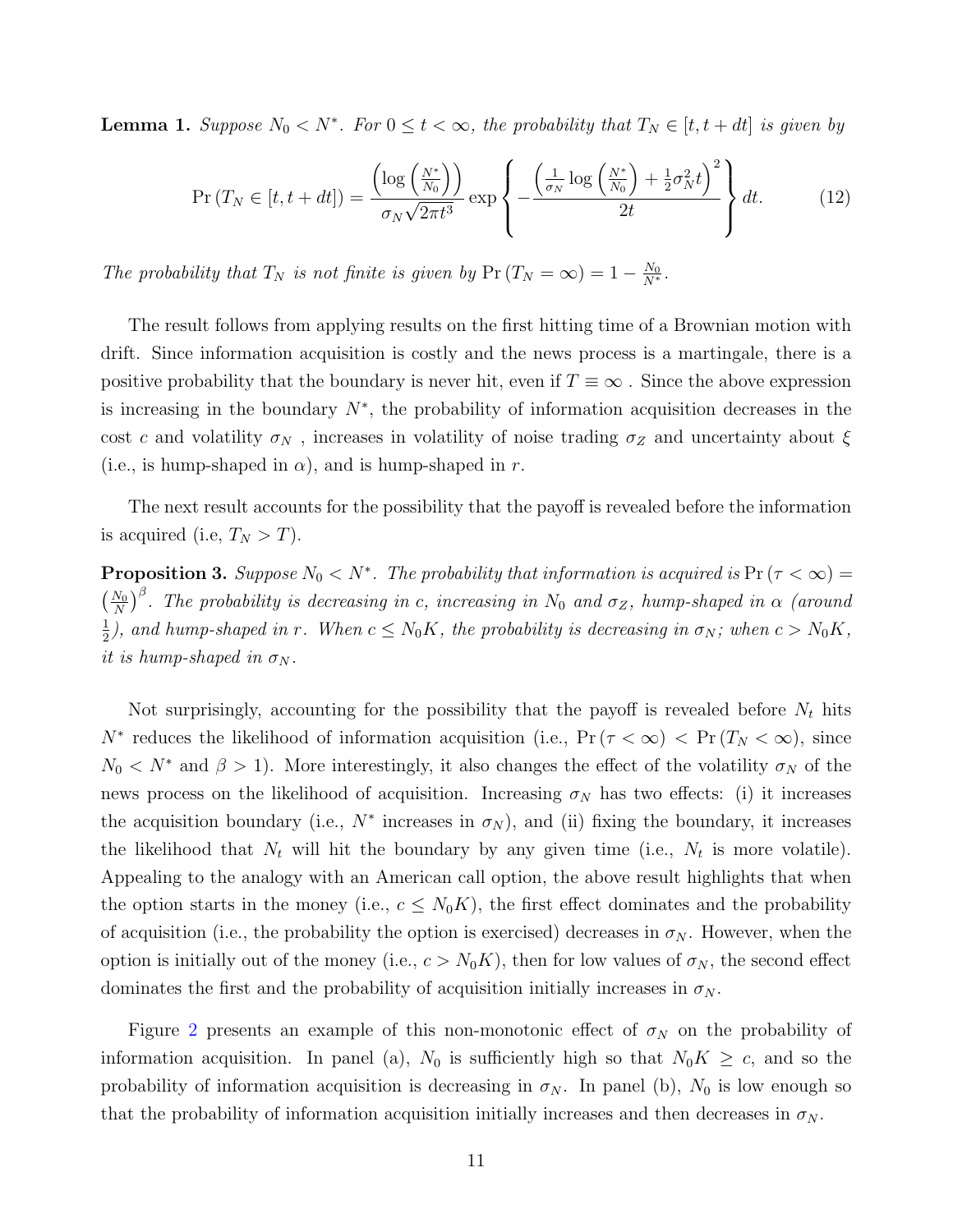Figure 2: Probability that information is acquired  $Pr(\tau < \infty)$ .

<span id="page-11-0"></span>Unless otherwise specified, parameters are set to  $\sigma_Z = 1$ ,  $c = 0.25$   $r = 1.5$ ,  $\alpha = 0.5$ .



### 3.2 Price dynamics

The expression for the price in Proposition [1](#page-6-0) immediately implies that price impact of order flow before information acquisition is zero, but jumps to  $\lambda(p_\tau)$  when information is acquired. Moreover, price impact evolves stochastically post-acquisition, since it is driven by the evolution of the market maker's beliefs  $p_t$ .

The following result characterizes return volatility in our model.

<span id="page-11-1"></span>Proposition 4. The instantaneous variance of returns is

$$
\nu_t \equiv \begin{cases} \sigma_N^2 & 0 \le t < \tau \\ \sigma_N^2 + \left(\frac{\lambda^*(p_t)}{p_t}\right)^2 \sigma_Z^2 & \tau \le t < T \end{cases}
$$

Conditional on information acquisition, volatility is stochastic and exhibits the "leverage" effect i.e., the instantaneous covariance between returns and variance of returns is negative  $\left(\cos\left(\nu_t,\frac{dp_t}{p_t}\right)\right)$  $p_t$  $\Big) \leq 0$ .

The above result highlights that return volatility is higher conditional on information acquisition. Conditional on no acquisition, price changes are driven purely by changes in the news process. However, conditional on the strategic trader being informed, the market maker also conditions on order flow to update his beliefs about the asset payoff, and as a result, return volatility is driven by two sources of variation.

In contrast to the standard [Kyle](#page-16-1) [\(1985\)](#page-16-1) model, our model generates stochastic return volatil-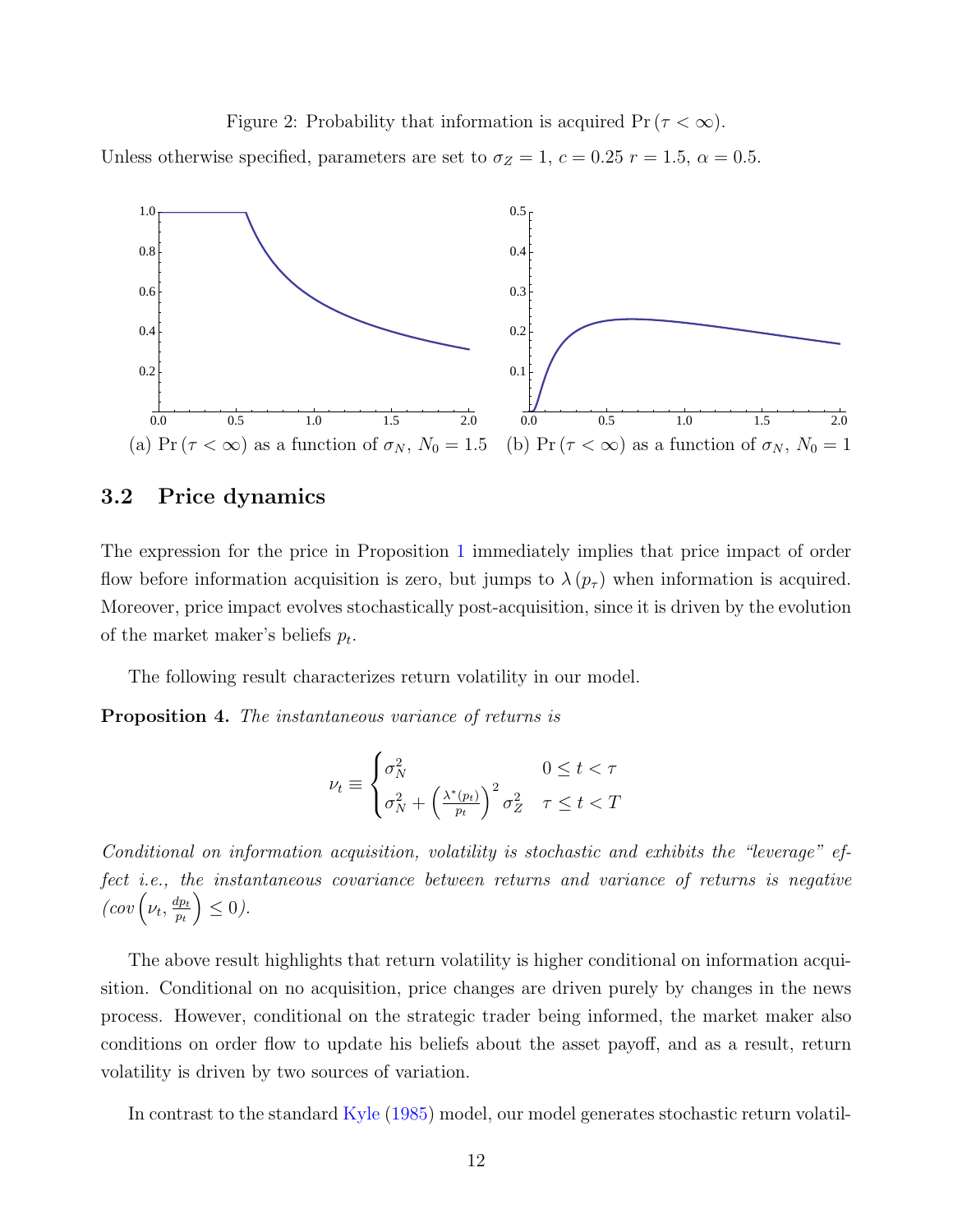ity and price impact, even though fundamentals (i.e.,  $N_t$ ) and noise trading (i.e.,  $Z_t$ ) are homoskedastic. This is a consequence of the non-linearity in the filtering problem of the market maker, and is in contrast to models where the (conditionally linear) filtering problem amplifies stochastic volatility in an underlying process (e.g., in [Collin-Dufresne and Fos](#page-16-4) [\(2016\)](#page-16-4), return volatility amplifies stochastic volatility in noise trading).<sup>[8](#page-12-0)</sup> Moreover, conditional on information acquisition, return volatility also exhibits the "leverage effect" (see [Black](#page-16-9) [\(1976\)](#page-16-9) and the subsequent literature) — the instantaneous variance increases when returns are negative, and vice versa — even though there is no leverage (debt) in the underlying risky asset.

Despite the large empirical literature documenting the importance of stochastic volatility and jumps in volatility, there are relatively few theoretical explanations for how these patterns arise. Our model provides an explanation for both, but it does not rely on jumps or stochastic volatility in fundamentals. Instead, volatility jumps (and becomes stochastic) when the public news process triggers private information acquisition by the strategic trader. Our analysis suggests that further understanding the interaction between public news and private information can provide new insights into what drives empirically observed patterns in volatility.

#### 3.3 Announcement effects

Next, we turn to the absolute price change at the time the payoff of the risky asset is announced. In finite horizon models where the announcement is perfectly anticipated (e.g., [Back](#page-16-5) [\(1992\)](#page-16-5)), the informed trader's optimal strategy ensures that the price change at announcement is zero. While this is no longer the case with a stochastic announcement date, the intuition from these models would suggest that the announcement effect is smaller on average if information is acquired than if it is not. However, as the next result highlights, this is not always the case.

<span id="page-12-1"></span>**Proposition 5.** The expected absolute price jump on announcement, conditional on information acquisition is

$$
\mathbb{E}\left[\left|\xi N_{T} - P_{T^{-}}\right|\middle|\tau < \infty\right] = 2N^{*}h\left(\alpha\right),\tag{13}
$$

where  $h(\alpha)$  is characterized in the Appendix, and fully illustrated by the plot in Figure [3.](#page-13-0) The expected absolute price jump on announcement, conditional on no information acquisition is

$$
\mathbb{E}\left[\left|\xi N_T - P_{T^-}\right|\middle|\tau = \infty\right] = 2\alpha \left(1 - \alpha\right) N^* \frac{\frac{N_0}{N^*} - \left(\frac{N_0}{N^*}\right)^{\beta}}{1 - \left(\frac{N_0}{N^*}\right)^{\beta}}.
$$

<span id="page-12-0"></span><sup>8</sup>Similar results obtain in the continuous-time models of [Back and Baruch](#page-16-2) [\(2004\)](#page-16-2), [Li](#page-16-10) [\(2013\)](#page-16-10), [Back, Crotty,](#page-16-11) [and Li](#page-16-11) [\(2014\)](#page-16-11), [Back, Crotty, and Li](#page-16-12) [\(2015\)](#page-16-12), and the discrete time model of [Banerjee and Green](#page-16-13) [\(2015\)](#page-16-13).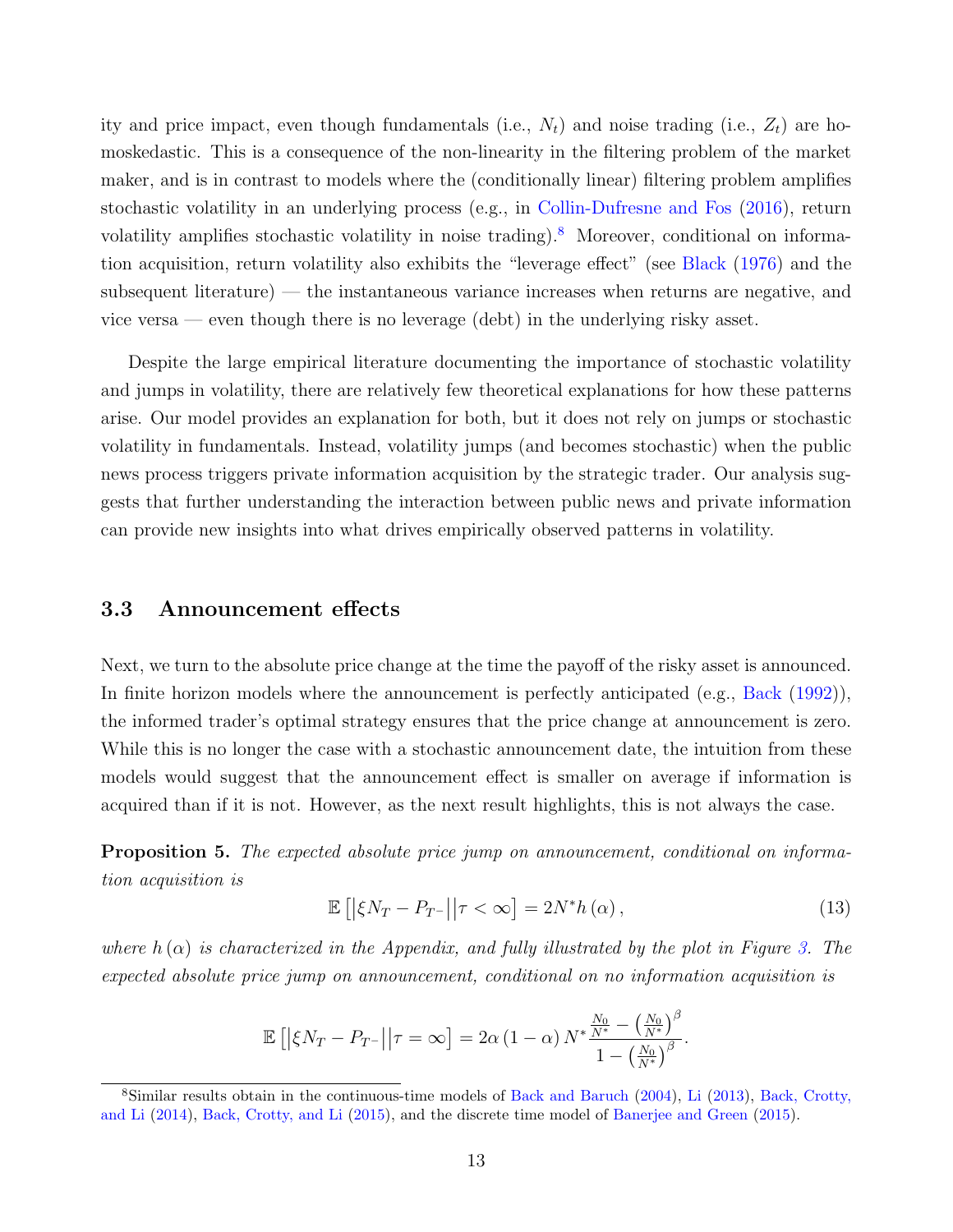Figure 3:  $h(\alpha)$  and  $\alpha (1 - \alpha)$ 

<span id="page-13-0"></span>The figure plots  $h(\alpha)$  (solid) and  $\alpha(1-\alpha)$  (dashed) as a function of  $\alpha$ .



Fixing  $\alpha \in (0,1)$  and the other parameters, the announcement effect is larger with information acquisition when: N<sub>0</sub> is sufficiently small, c is sufficiently high,  $\sigma_N^2$  is sufficiently high,  $\sigma_Z^2$  is sufficiently low, or r is sufficiently extreme (i.e., sufficiently low, or sufficiently high).

The proposition characterizes conditions under which a potentially surprising result holds: the announcement effect is larger with information acquisition than without. In a setting where the strategic trader is exogenously endowed with information, the standard intuition holds the announcement effect conditional on an informed trading is smaller than the announcement effect conditional on no informed trading. To see why, note that in this case, the announcement effect can be expressed as

$$
\mathbb{E}\left[\left|\xi N_T - P_{T} - \right|\right] = N_0 \mathbb{E}\left[\left|\xi - p_T\right|\right] = 2N_0 \mathbb{E}\left[p_T\left(1 - p_T\right)\right].\tag{14}
$$

When the strategic trader is not informed,  $p_T = \alpha$ . When the strategic trader is informed, however, Jensen's inequality implies that  $\mathbb{E}[p_T(1-p_T)] \leq \alpha(1-\alpha)$ . Intuitively, the marketmaker's posterior beliefs are more precise when the strategic trader is informed, and as a result, the price reflects the asset payoff more accurately.

When information acquisition in endogenous, however, there is an offsetting effect at work. Recall that the strategic trader only acquires information when the news process is sufficiently high  $(N_t \geq N^*)$ . This implies that the expected level of  $N_T$ , conditional on information acquisition, is higher since  $\mathbb{E}[N_T | \tau < \infty] = N^* \ge N_0$ . Intuitively, the strategic trader only chooses to acquire information when the prior uncertainty about fundamentals is sufficiently high. This offsetting effect dominates when the initial news level  $N_0$  is sufficiently small or the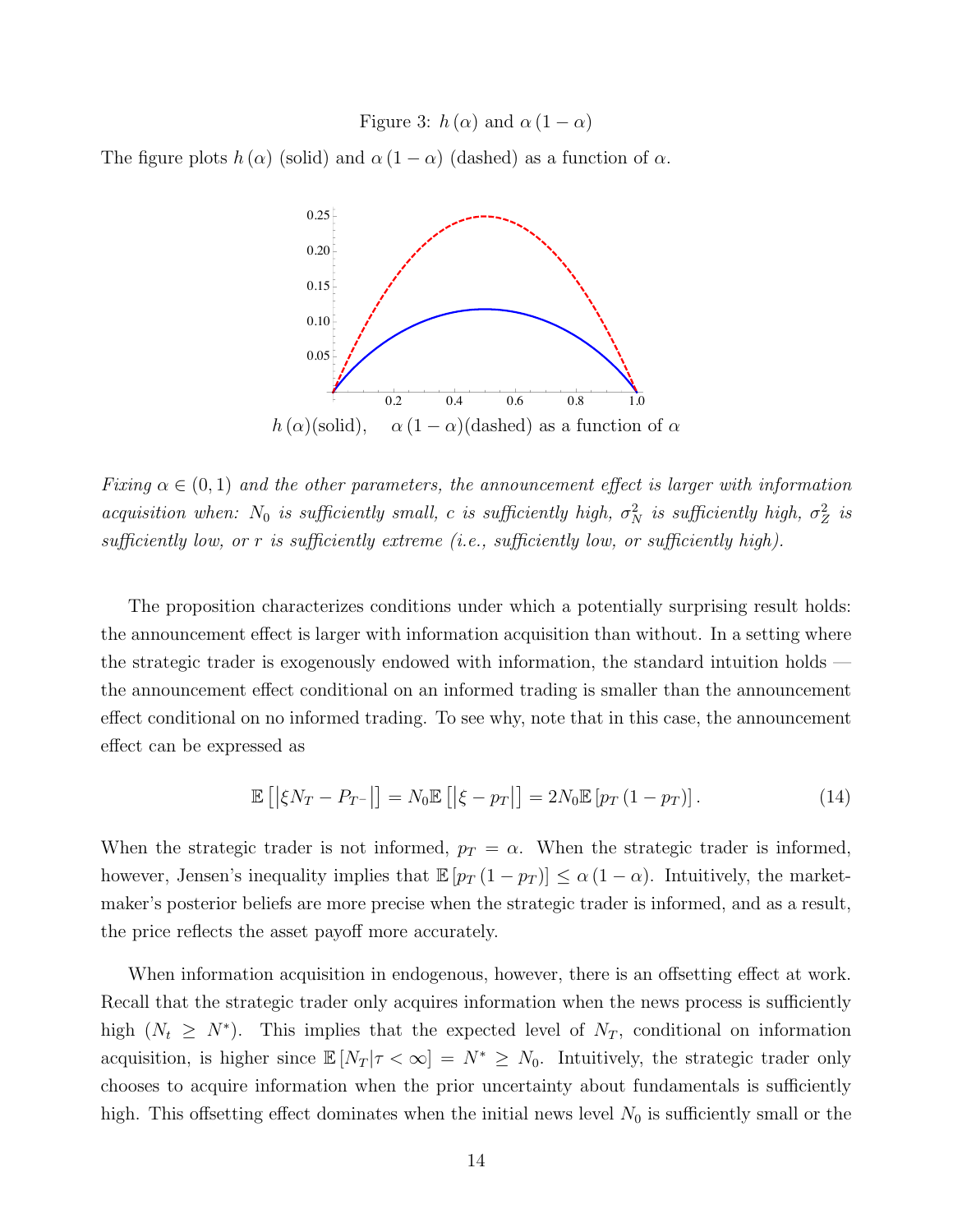optimal exercise boundary  $N^*$  is sufficiently large, and as a result, the announcement effect conditional on information acquisition is higher in these cases.

# 4 Conclusions

We consider a dynamic [Kyle](#page-16-1) [\(1985\)](#page-16-1) model in which a strategic trader can choose *when* to acquire information about the payoff of a risky asset in response to the evolution of a public signal. We characterize explicitly the trader's optimal information acquisition and trading strategies, as well as the pricing rule of the market maker. We show that the optimal acquisition strategy is a cutoff rule – the trader acquires information only when the public signal is sufficiently extreme. Intuitively, acquisition occurs when conditional (public) uncertainty is sufficiently high; however, the optimal decision does not follow a naive "NPV" rule. Instead expected net trading profits are strictly positive upon acquisition.

In contrast to standard models where the information acquisition decision is static, our model has a number of novel implications. As optimal information acquisition does not follow the NPV rule, a more volatile public news process need not increase private information production. Rather, higher news volatility may lead the trader to wait longer to acquire information than she otherwise would. Information is less likely to be acquired when trading opportunities are very short- or long-lived. The dynamic nature of information acquisition also leads to jumps and time-variation in volatility, with increases in volatility corresponding to the acquisition and subsequent incorporation of private information by the trader. Perhaps surprisingly, we show the average price jump when the payoff is realized need not be smaller when the trader is informed, since the trader only chooses to acquire information when uncertainty is sufficiently high.

Our results have implications for empirical work. For instance, the model highlights the importance of conditioning jointly on both measures of informed trading (e.g, price impact, spreads, etc.) and the precision of public information (e.g, the dispersion in analyst forecasts) when interpreting the size of announcement effects. Smaller (absolute) announcement returns need not be associated with the presence of more informed trading in the market. Our results also suggest a role for incorporating announcement frequency or horizon when studying informed trading around unanticipated announcements. Specifically, extremely high frequency or extremely low frequency private information is less likely to be acquired by traders, and therefore, less likely to be impounded into prices. Furthermore, the model provides a potential explanation for jumps in price impact and volatility without relying on corresponding jumps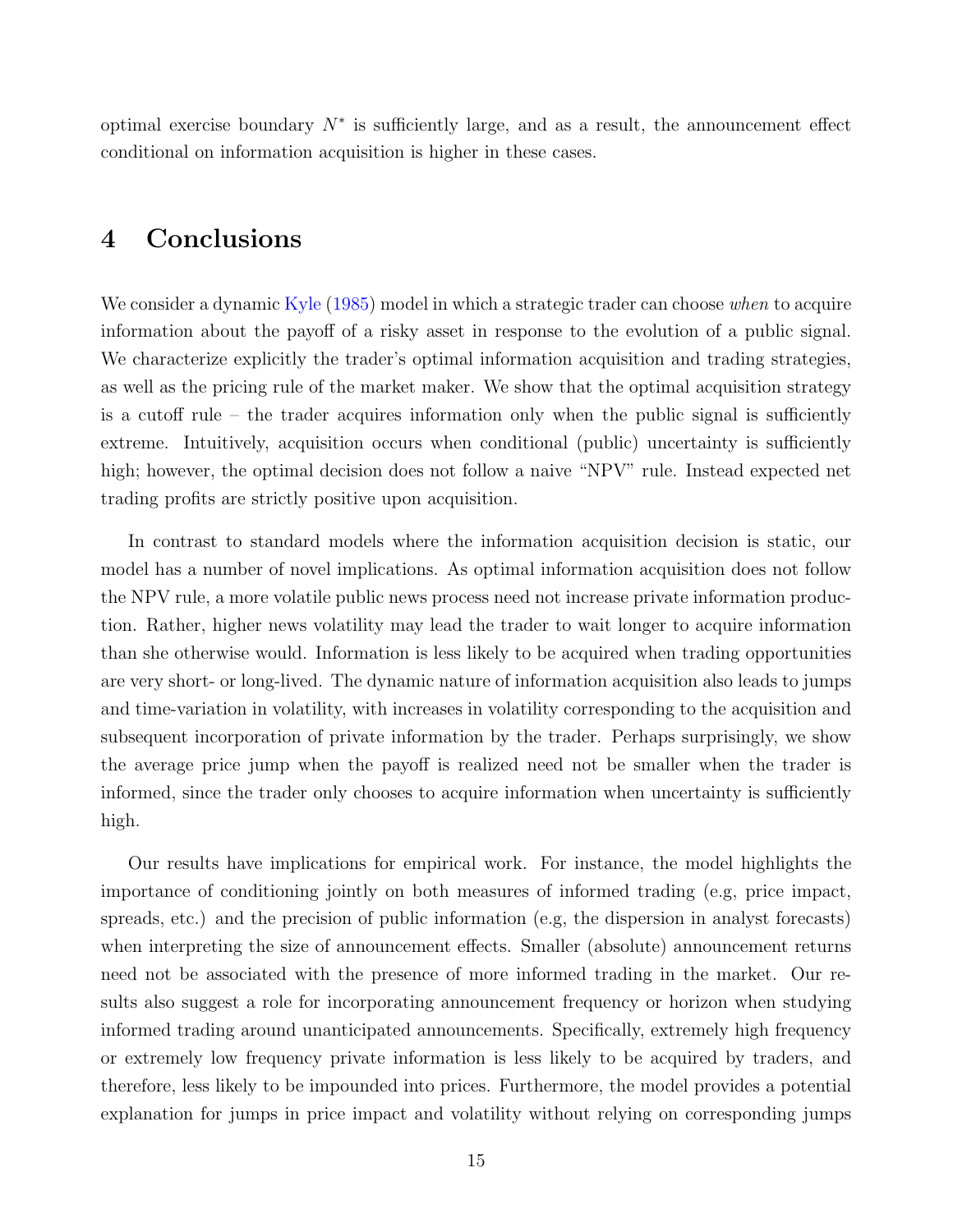in the underlying fundamentals, and suggests that such jumps are intimately linked with the interaction of public news and private information acquisition.

Our analysis implies that allowing for dynamic information acquisition has important consequences for understanding how markets generate and transmit information. While our model is stylized, it provides a natural benchmark. Studying the effect of competition among traders over when to acquire information, what types of information the trader chooses to investigate, or how our implications change when traders can choose the precision of their private signals (i.e., how intensively to investigate the firm), are natural next steps. It would also be interesting to study how our analysis changes when the public signal is endogenized (e.g., in the form of strategic disclosure by firms or regulators). We leave these questions for future work.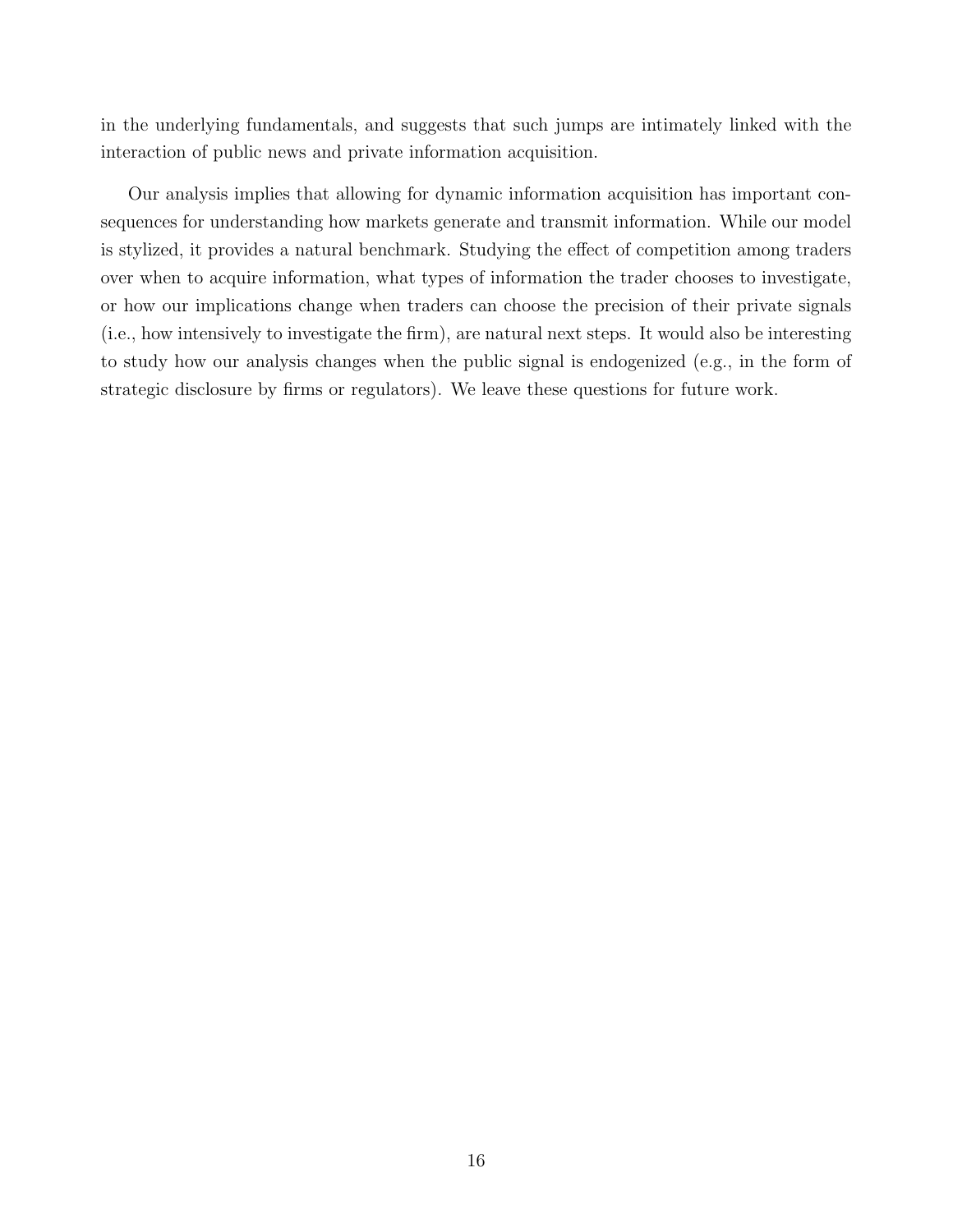# References

- <span id="page-16-3"></span>Avdis, E., 2016. Information tradeoffs in dynamic financial markets. forthcoming in Journal of Financial Economics.
- <span id="page-16-5"></span>Back, K., 1992. Insider trading in continuous time. Review of financial Studies 5 (3), 387–409.
- <span id="page-16-2"></span>Back, K., Baruch, S., 2004. Information in securities markets: Kyle meets glosten and milgrom. Econometrica 72 (2), 433–465.
- <span id="page-16-11"></span>Back, K., Crotty, K., Li, T., 2014. Estimating the order-flow component of security returns. Available at SSRN 2367203.
- <span id="page-16-12"></span>Back, K., Crotty, K., Li, T., 2015. Identifying information asymmetry with endogenous informed orders. Available at SSRN 2565216.
- <span id="page-16-7"></span>Back, K., Pedersen, H., 1998. Long-lived information and intraday patterns. Journal of Financial Markets 1 (3), 385–402.
- <span id="page-16-13"></span>Banerjee, S., Green, B., 2015. Signal or noise? uncertainty and learning about whether other traders are informed. Journal of Financial Economics 117 (2), 398–423.
- <span id="page-16-9"></span>Black, F., 1976. Studies of stock price volatility changes. Proceedings of the 1976 Meetings of the American Statistical Association, Business and Economic Statistics Section, 177–181.
- <span id="page-16-4"></span>Collin-Dufresne, P., Fos, V., 2016. Insider trading, stochastic liquidity and equilibrium prices. Econometrica, Forthcoming.
- <span id="page-16-6"></span>Foster, F. D., Viswanathan, S., 1993. The effect of public information and competition on trading volume and price volatility. Review of Financial Studies 6 (1), 23–56.
- <span id="page-16-0"></span>Grossman, S. J., Stiglitz, J. E., 1980. On the impossibility of informationally efficient markets. American Economic Review 70 (3), 393–408.
- <span id="page-16-8"></span>Holden, C. W., Subrahmanyam, A., January 2002. News events, information acquisition, and serial correlation. Journal of Business 75 (1), 1–32.
- <span id="page-16-14"></span>Karatzas, I., Shreve, S. E., 1998. Brownian Motion and Stochastic Calculus, 2nd Edition. Vol. 113 of Graduate Texts in Mathematics. Springer, New York.
- <span id="page-16-1"></span>Kyle, A. S., 1985. Continuous auctions and insider trading. Econometrica, 1315–1335.
- <span id="page-16-10"></span>Li, T., 2013. Insider trading with uncertain informed trading. Available at SSRN 946324.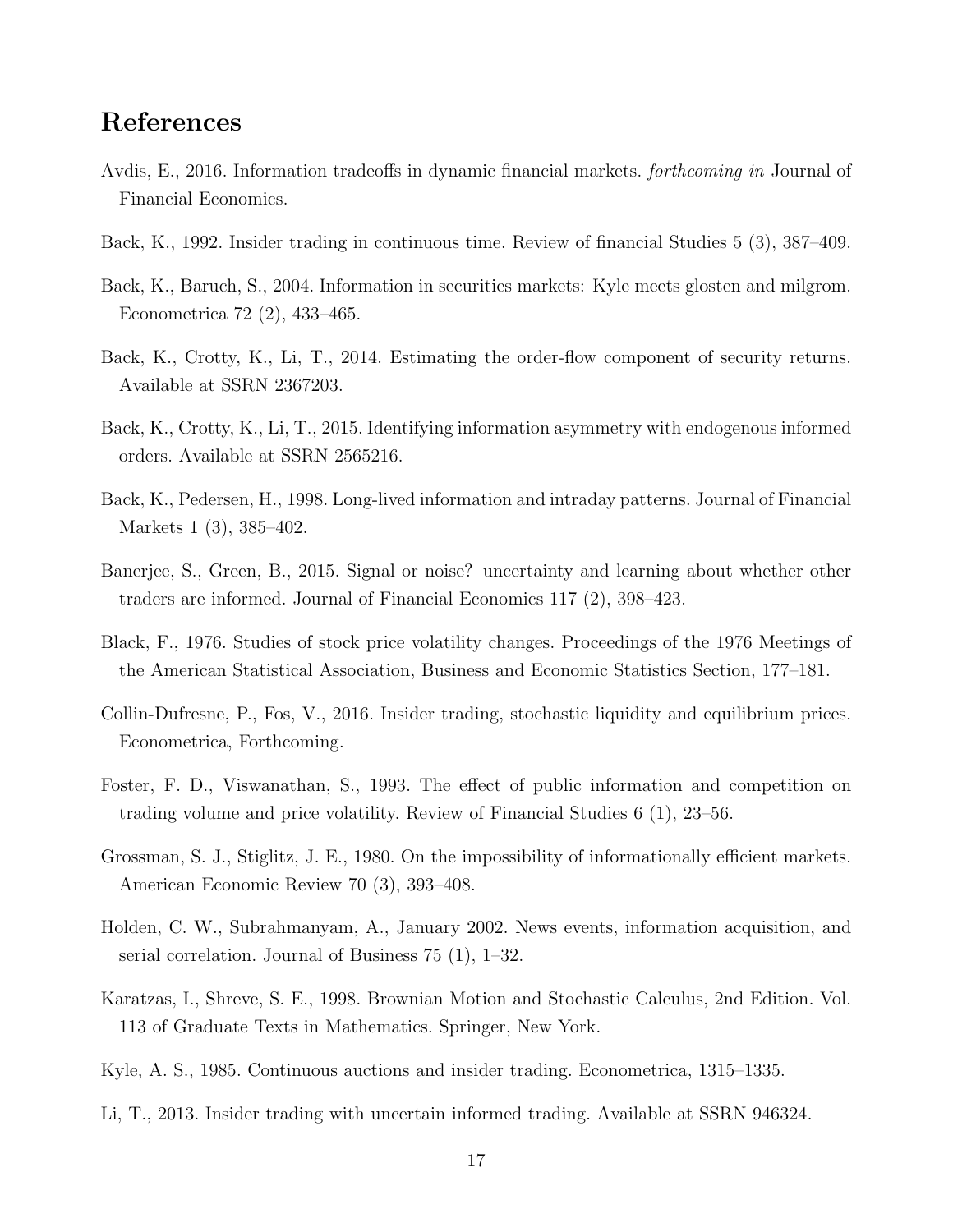- <span id="page-17-0"></span>Mendelson, H., Tunca, T. I., 2004. Strategic trading, liquidity, and information acquisition. Review of Financial Studies 17 (2), 295–337.
- <span id="page-17-4"></span>Owen, D., 1980. A table of normal integrals: A table. Communications in Statistics-Simulation and Computation 9 (4), 389–419.
- <span id="page-17-3"></span>Peskir, G., Shiryaev, A., 2006. Optimal Stopping and Free-Boundary Problems. Lectures in Mathematics, ETH Zürich. Birkhäuser, Boston.
- <span id="page-17-2"></span>Protter, P. E., 2003. Stochastic Integration and Differential Equations, 2nd Edition. Vol. 21 of Applications of Mathematics. Springer, New York.
- <span id="page-17-1"></span>Veldkamp, L. L., June 2006. Media frenzies in markets for financial information. American Economic Review 96 (3), 577–601.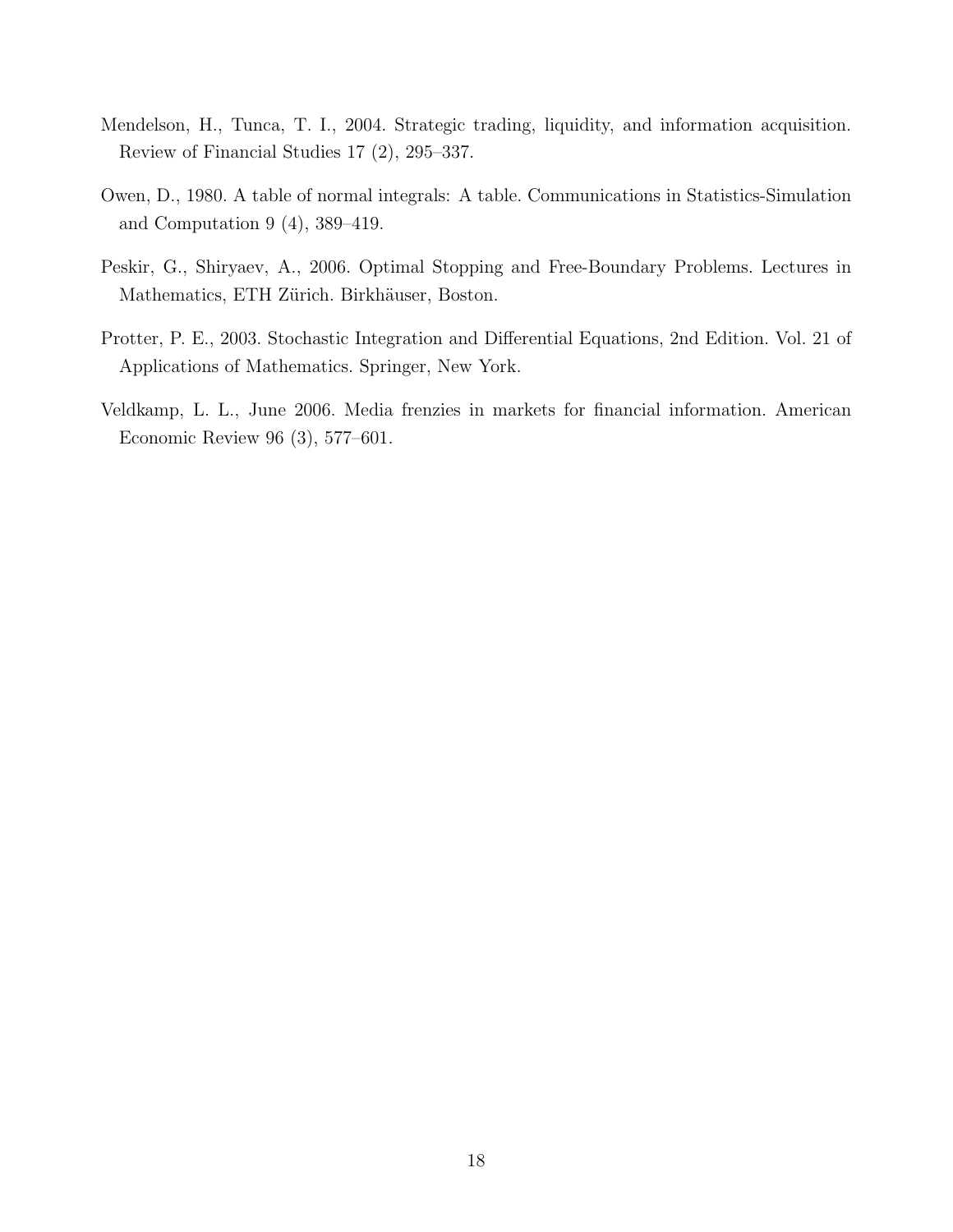# Appendix A - Proofs

**Proof of Proposition [1](#page-6-0).** To establish the equilibrium in the Proposition, we need to show: (i) the proposed price function is rational, and (ii) the informed trader's strategy is optimal. Fix any  $\tau \in \mathcal{T}$ .

#### Rationality of pricing function

Consider the set  $\{t : t < \tau\}$  on which the trader has not acquired information. Then, because  $\{N_t\}$ ,  $\{Z_t\}$  and  $\xi$  are independent, and under the proposed trading strategy  $Y_t = Z_t$  for  $t < \tau$ , it is immediate that

$$
\mathbb{E}[\xi N_T | \mathcal{F}_t^P] = \mathbb{E}[\xi | \mathcal{F}_t^P] \mathbb{E}[N_T | \mathcal{F}_t^P] = \alpha \mathbb{E}[N_T | \mathcal{F}_t^P].
$$

Since T is almost surely finite and is independent of the process  $N_t$  we have  $\mathbb{E}[N_T|\mathcal{F}_t^P]=N_t$ , and so  $\mathbb{E}[\xi N_T | \mathcal{F}_t^P] = \alpha N_t$ .

Now, consider the set  $\{t : \tau \leq t < T\}$  on which the trader has acquired information and the asset payoff has not yet occurred. Up to the addition of the news process, the problem now resembles that considered in [Back and Baruch](#page-16-2) [\(2004\)](#page-16-2), and we can adapt the proof offered there. Specifically, consider the pricing rule from [Back and Baruch](#page-16-2) [\(2004\)](#page-16-2), adapted for the fact that information is acquired at time  $\tau$ ,

$$
dp_t = \lambda(p)dY_t, \quad p_\tau = \alpha,
$$

where  $\lambda(p)$  is given in the statement of the Proposition. (Later we will show that this pricing rule can be written in the explicit form in eq.  $(6)$ .) Note that the proposed trading strategy depends only on  $\xi$  and p, this pricing rule depends only on the order flow, and  $\{N_t\}$  is independent of  $\xi$  and  $\{Z_t\}$ , so  $(\xi, \{p_t\})$  is independent of  $\{N_t\}$ , and therefore

$$
\mathbb{E}[\xi N_T|\mathcal{F}_t^P] = \mathbb{E}[\xi|\mathcal{F}_t^P]\mathbb{E}[N_T|\mathcal{F}_t^P] = \mathbb{E}[\xi|\{Y_s\}_{s\leq t}]N_t,
$$

where the final equality follows since  $\mathbb{E}[N_T|\mathcal{F}_t^P] = N_t$ . Furthermore, since  $Y_t = Z_t$  for  $t < \tau$ under the proposed trading strategy and  $\xi$  is independent of  $\{Z_t\}$  it follows that  $\mathbb{E}[\xi]\{Y_s\}_{s\leq t}$  =  $\mathbb{E}[\xi|\{Y_s\}_{\tau\leq s\leq t}].$ 

Recall that as of time  $\tau$ , the informed trader begins trading according to the strategy  $\theta_{\xi}(p)$ and the order flow becomes informative. The market maker's conditional expectation is simply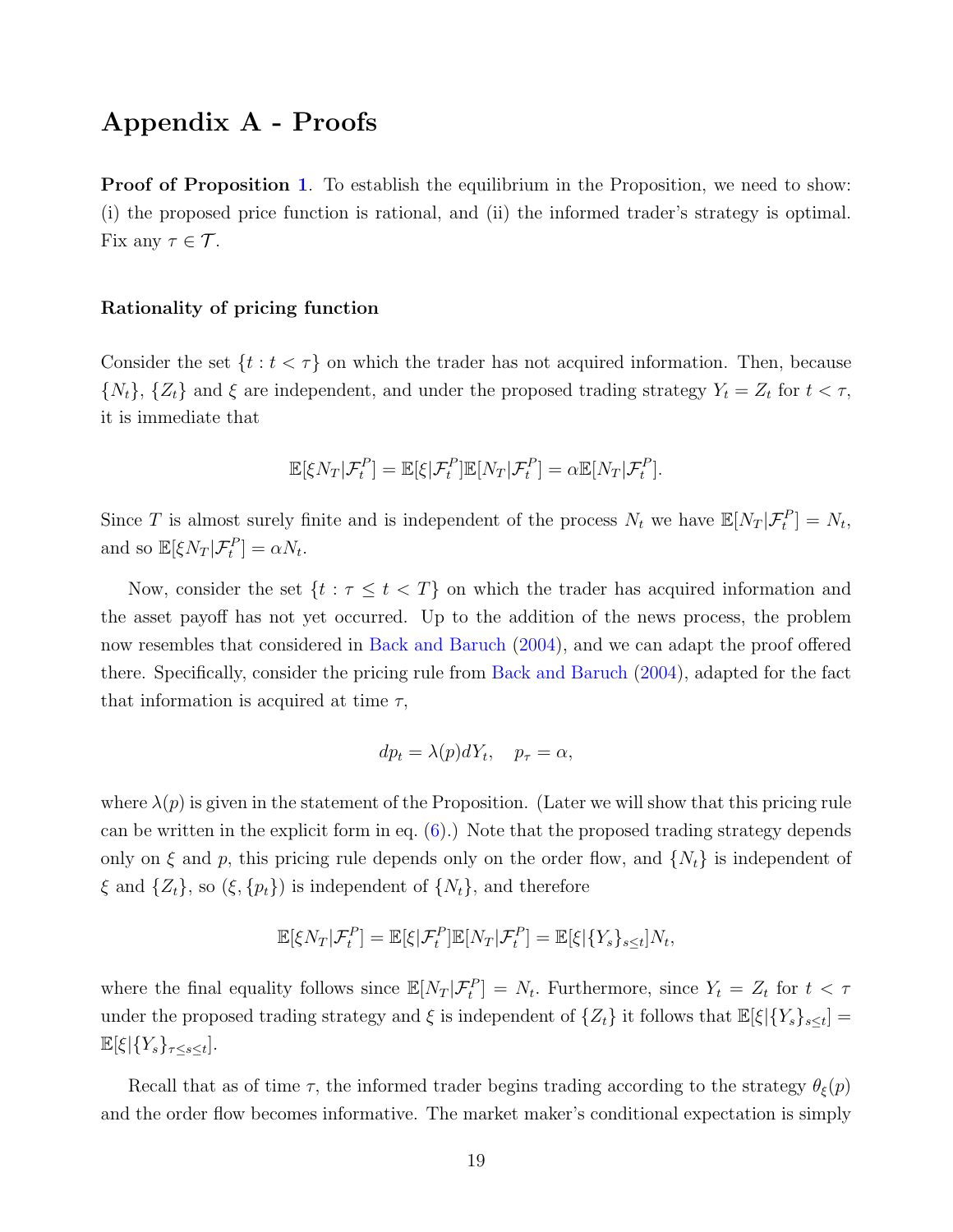equal to her prior  $\alpha$  since before this time only noise traders have been active. It follows that starting at time  $\tau$  the market maker's filtering problem becomes identical to that of the market maker in [Back and Baruch](#page-16-2) [\(2004\)](#page-16-2). Hence, their Theorem 1 implies that for  $t \geq \tau$  the pricing rule

$$
dp_t = \lambda(p)dY_t, \qquad p_\tau = \alpha,
$$

satisfies  $p_t = \mathbb{E}[\xi|\{Y_s\}_{s>\tau}].$ 

To complete the proof of the rationality of the proposed price, it suffices to show that the explicit form of  $p(\cdot)$  for  $\tau \le t < T$  in eq. [\(6\)](#page-6-1) satisfies  $dp_t = \lambda(p)dY_t$ . Applying Ito's Lemma to the function  $f(p) = \sqrt{\frac{\sigma_Z^2}{2r}} \Phi^{-1}(p)$  to the above process for  $p_t$  gives

$$
df(p_t) = \frac{1}{2}\sigma_Z^2 \lambda^2(p_t) \frac{\frac{2r}{\sigma_Z^2} f(p_t)}{\lambda^2(p_t)} dt + \frac{1}{\lambda(p_t)} \lambda(p_t) dY_t
$$
  
=  $rf(p_t) dt + dY_t.$ 

Now applying Ito's lemma to the function  $e^{-rt}f(p_t)$  and integrating allows one to express

$$
f(p_t) = f(p_\tau)e^{rt} + \int_\tau^t e^{r(t-s)}dY_s.
$$

Note that  $f(p_\tau) = \sqrt{\frac{\sigma_Z^2}{2r}} \Phi^{-1}(\alpha)$ , so returning to the explicit form of the function  $f(p)$  and inverting it follows that

$$
p_t = \Phi\left(\Phi^{-1}\left(\alpha\right)e^{r(t-\tau)} + \sqrt{\frac{2r}{\sigma_Z^2}} \int_{\tau}^t e^{r(t-s)}dY_s\right).
$$

#### Optimality of trading strategy

Next, we demonstrate the optimality of the proposed trading strategy, taking as given the acquisition time  $\tau$ . This analysis closely follows the proof in [Back and Baruch](#page-16-2) [\(2004\)](#page-16-2). Define  $V(p) \equiv \int_p^1$  $1-a$  $\frac{1-a}{\lambda(a)}da$  and consider the proposed post-acquisition value function for the case  $\xi = 1$ 

$$
J(\xi, p_t, N_t) = N_t V(p).
$$

We begin by showing that the given J characterizes the value function for  $t \geq \tau$ . Consider  $\{t : \tau \le t < T\}$  and suppose  $\xi = 1$  (the case for  $\xi = 0$  is symmetric). Direct calculation on the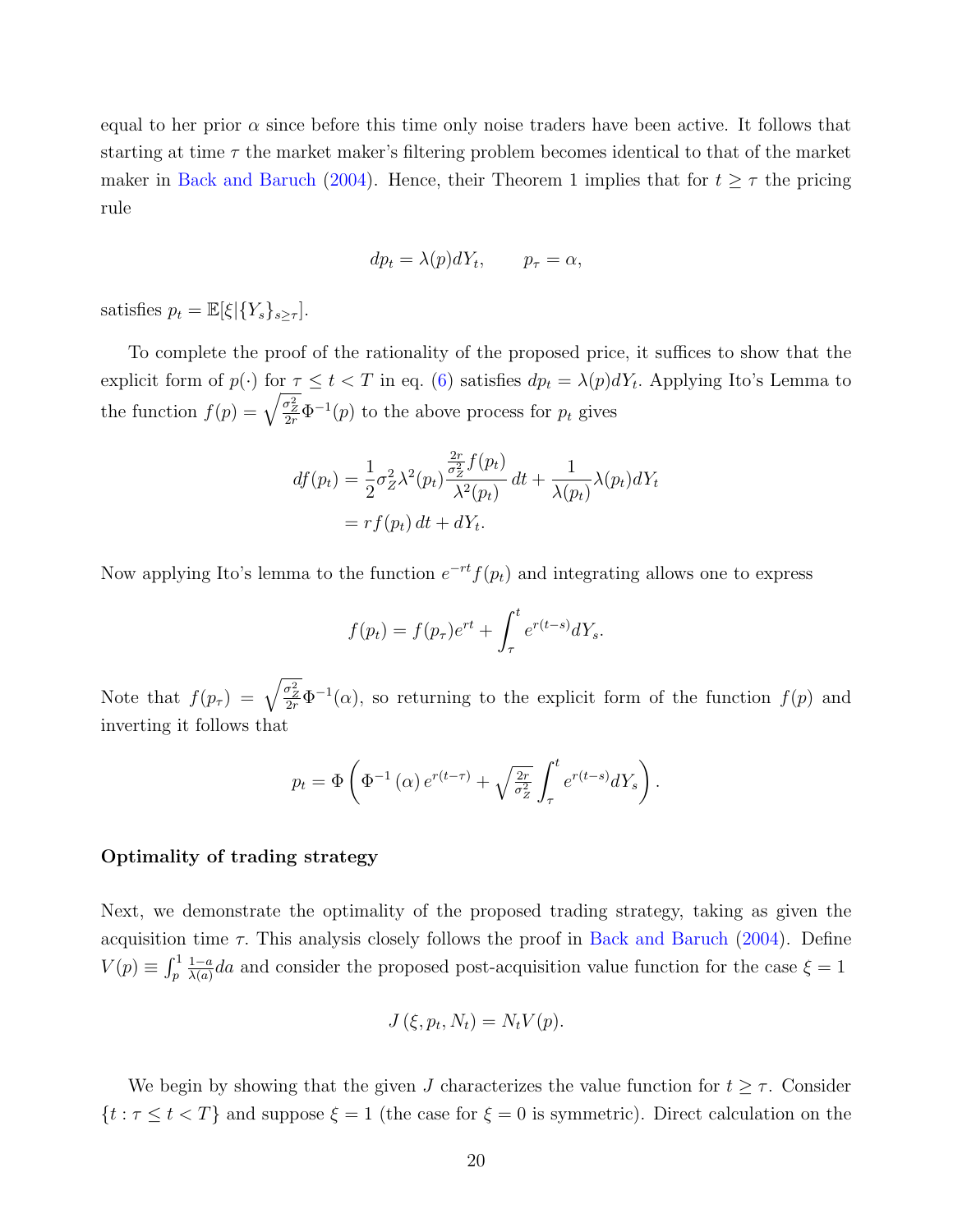function  $V$  yields

<span id="page-20-1"></span><span id="page-20-0"></span>
$$
V' = \frac{p-1}{\lambda} \tag{15}
$$

$$
rV = \frac{1}{2}\sigma_Z^2 \lambda^2 V'',\tag{16}
$$

which coincides with eq.  $(1.15)$  and  $(1.16)$  in [Back and Baruch](#page-16-2)  $(2004)$ .

Let  $\theta_t$  denote an arbitrary admissible trading strategy. Following [Back and Baruch](#page-16-2) [\(2004\)](#page-16-2), let  $\hat{p}_t$  denote the process defined by  $\hat{p}_s = \alpha$  for  $s \leq \tau$  and  $d\hat{p}_t = \lambda(\hat{p})dY_t$  for  $t > \tau$  and  $0 < \hat{p}_t < 1$ , with  $Y_t$  generated when the trader follows the given arbitrary trading strategy. In order to condense notation, in this section, we denote  $\mathbb{E}[\cdot|\mathcal{F}_t^P] = \mathbb{E}_t[\cdot]$ . Since  $\theta$  is admissible, we know that

$$
\mathbb{E}_{\tau}\left[\int_{\tau}^{T} N_{u}(1-p_{u})\theta_{u}^{-} du\right] = \mathbb{E}_{\tau}\left[\int_{\tau}^{\infty} e^{-r(u-\tau)} N_{u}(1-\hat{p}_{u})\theta_{u}^{-} du\right] < \infty,
$$

from which it follows that

$$
\int_{\tau}^{\infty} e^{-r(u-\tau)} N_u (1 - \hat{p}_u) \theta_u^{-} du < \infty
$$

almost surely, and therefore that the integral

<span id="page-20-2"></span>
$$
\int_{\tau}^{\infty} e^{-r(u-\tau)} N_u (1 - \hat{p}_u) \theta_u du
$$

is well-defined, though is possibly infinite.

Let  $\hat{T} = \inf\{t \geq \tau : \hat{p} \in \{0, 1\}\}\.$  Applying Ito's lemma to  $e^{-r(t-\tau)}J$  yields

$$
e^{-r(t\wedge \hat{T}-\tau)}J(1,\hat{p}_{t\wedge \hat{T}},N_{t\wedge \hat{T}})-J(1,\hat{p}_{\tau},N_{\tau})
$$
  
\n
$$
=\int_{\tau}^{t\wedge \hat{T}}e^{-r(u-\tau)}N\left(-rV(\hat{p}_u)+\lambda\theta V'(\hat{p}_u)+\frac{1}{2}\sigma_Z^2\lambda^2V''\right)du
$$
  
\n
$$
+\sigma_Z\int_{\tau}^{t\wedge \hat{T}}e^{-r(u-\tau)}N\lambda V'(\hat{p}_u)dW_{Zu}+\sigma_N\int_{\tau}^{t\wedge \hat{T}}e^{-r(u-\tau)}NV(\hat{p}_u)dW_{Nu}
$$
  
\n
$$
=-\int_{\tau}^{t\wedge \hat{T}}e^{-r(u-\tau)}N_u\theta_u(1-\hat{p}_u)du-\sigma_Z\int_{\tau}^{t\wedge \hat{T}}e^{-r(u-\tau)}N_u(1-\hat{p}_u)dW_{Zu}
$$
(17)  
\n
$$
+\sigma_N\int_{\tau}^{t\wedge \hat{T}}e^{-r(u-\tau)}N_uV(\hat{p}_u)dW_{Nu}
$$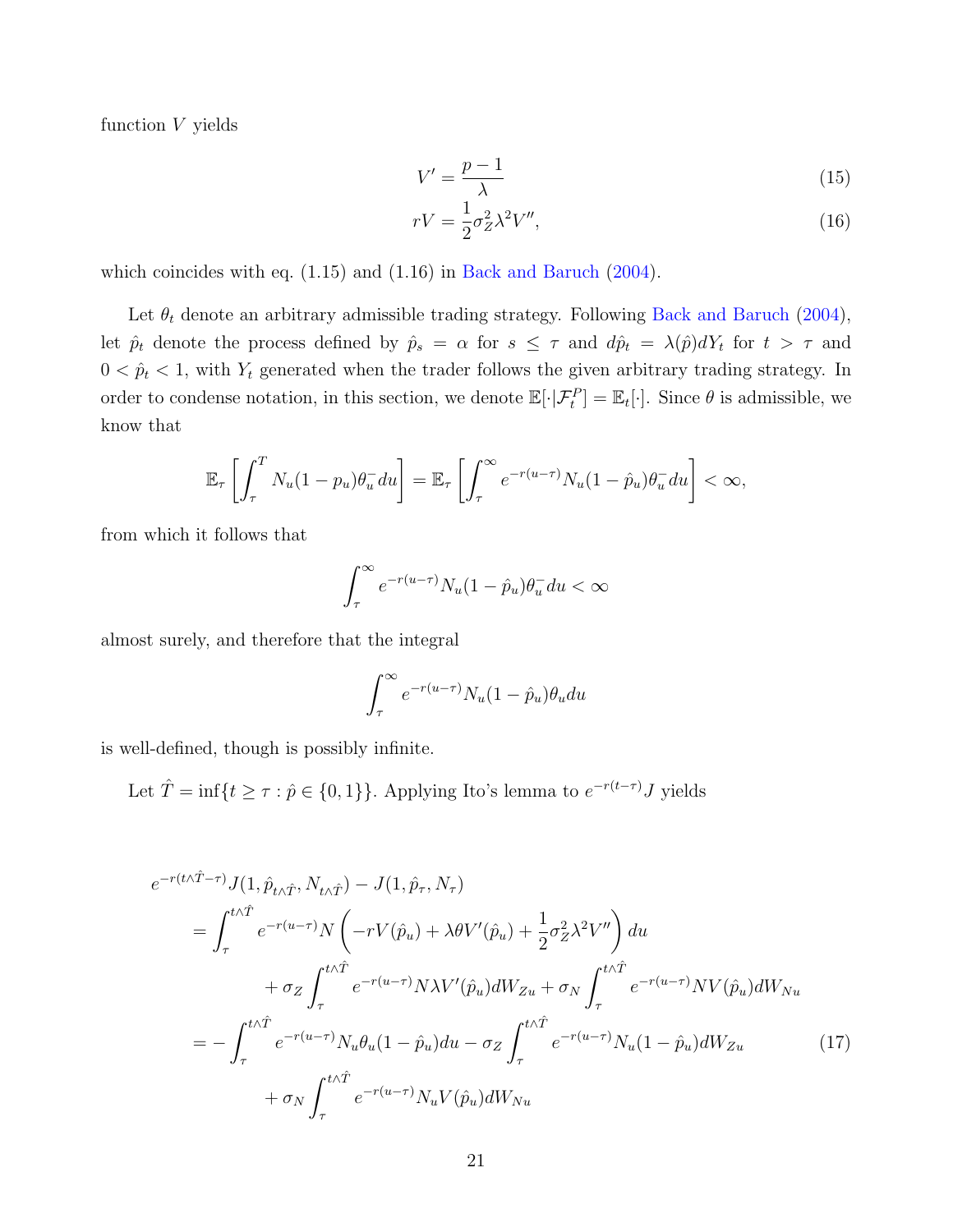where the last equality uses eq. [\(15\)](#page-20-0) and [\(16\)](#page-20-1). Since  $V \geq 0$ , the above implies

<span id="page-21-0"></span>
$$
\int_{\tau}^{t \wedge \hat{T}} e^{-r(u-\tau)} N_u \theta_u (1 - \hat{p}_u) du \le N_\tau V(\alpha) + x(t), \tag{18}
$$

where we define  $x(t) = \sigma_N \int_{\tau}^{t \wedge \hat{T}} e^{-r(u-\tau)} N_u V(\hat{p}_u) dW_{Nu} - \sigma_Z \int_{\tau}^{t \wedge \hat{T}} e^{-r(u-\tau)} N_u (1-\hat{p}_u) dW_{Zu}$ . The integrands in the stochastic integrals are locally bounded and hence the integrals are local martingales (Thm. 29, Ch. 4, [Protter](#page-17-2) [\(2003\)](#page-17-2)). It follows that  $x(t)$  is itself a local martingale (Thm. 48, Ch. 1, [Protter](#page-17-2) [\(2003\)](#page-17-2)).

Let  $\hat{\tau}_n$  be a localizing sequence of stopping times for  $x(t)$ . That is,  $\hat{\tau}_{n+1} \geq \hat{\tau}_n$ ,  $\hat{\tau}_n \to \infty$ , and  $x(t \wedge \hat{\tau}_n)$  is a martingale for each n. Because  $x(t)$  is a local martingale such a sequence exists (e.g., because  $x(t)$  is continuous we can take  $\hat{\tau}_n = \inf\{t : |x(t)| \geq n\}$ ). Further considering the sequence  $n \wedge \hat{\tau}_n$ , eq. [\(18\)](#page-21-0) implies

$$
\int_{\tau}^{n \wedge \hat{\tau}_n \wedge \hat{T}} e^{-r(u-\tau)} N_u \theta_u (1-\hat{p}_u) du \leq N_{\tau} V(\alpha) + x(n \wedge \hat{\tau}_n).
$$

Applying Fatou's lemma, $9$  along with this inequality, yields

$$
\mathbb{E}_{\tau} \left[ \int_{\tau}^{\hat{T}} e^{-r(u-\tau)} N_u \theta_u (1 - \hat{p}_u) du \right] \leq \liminf_{n \to \infty} \mathbb{E}_{\tau} \left[ \int_{\tau}^{n \wedge \hat{\tau}_n \wedge \hat{T}} e^{-r(u-\tau)} N_u \theta_u (1 - \hat{p}_u) du \right]
$$
  

$$
\leq N_{\tau} V(\alpha) + \liminf_{n \to \infty} \mathbb{E}_{\tau} \left[ x(n \wedge \hat{\tau}_n) \right]
$$
  

$$
\leq N_{\tau} V(\alpha).
$$

Note that for  $\hat{T} < \infty$  we have  $\hat{p}_{\hat{T}} = 1$  since  $\hat{p}_{\hat{T}} = 0$  would imply a violation of the admissibility condition. To establish this, note that eq. [\(17\)](#page-20-2) implies

$$
-\mathbb{E}_{\tau}\left[\int_{\tau}^{n\wedge\hat{\tau}_n\wedge\hat{T}} e^{-r(u-\tau)} N_u \theta_u (1-\hat{p}_u) du\right] = \mathbb{E}_{\tau}\left[e^{-r(t\wedge\hat{T}-\tau)} N_{t\wedge\hat{T}} V(\hat{p}_{t\wedge\hat{T}}) - N_{\tau} V(\alpha)\right] - J(1,\hat{p}_{\tau},N_{\tau}),
$$

and therefore

$$
-\mathbb{E}_\tau\left[\int_\tau^{\hat T} e^{-r(u-\tau)} N_u \theta_u(1-\hat p_u) du\right]
$$

<span id="page-21-1"></span><sup>&</sup>lt;sup>9</sup>The typical formulation of Fatou's Lemma requires that the integrands  $f_n$  be weakly positive. However, if  $f_n^-$  is bounded above by an integrable function g, considering  $f_n + g$  in Fatou's lemma delivers the result. Here, due to the admissibility condition we can take  $g = N_u(1 - p_u)\theta_u^-$ .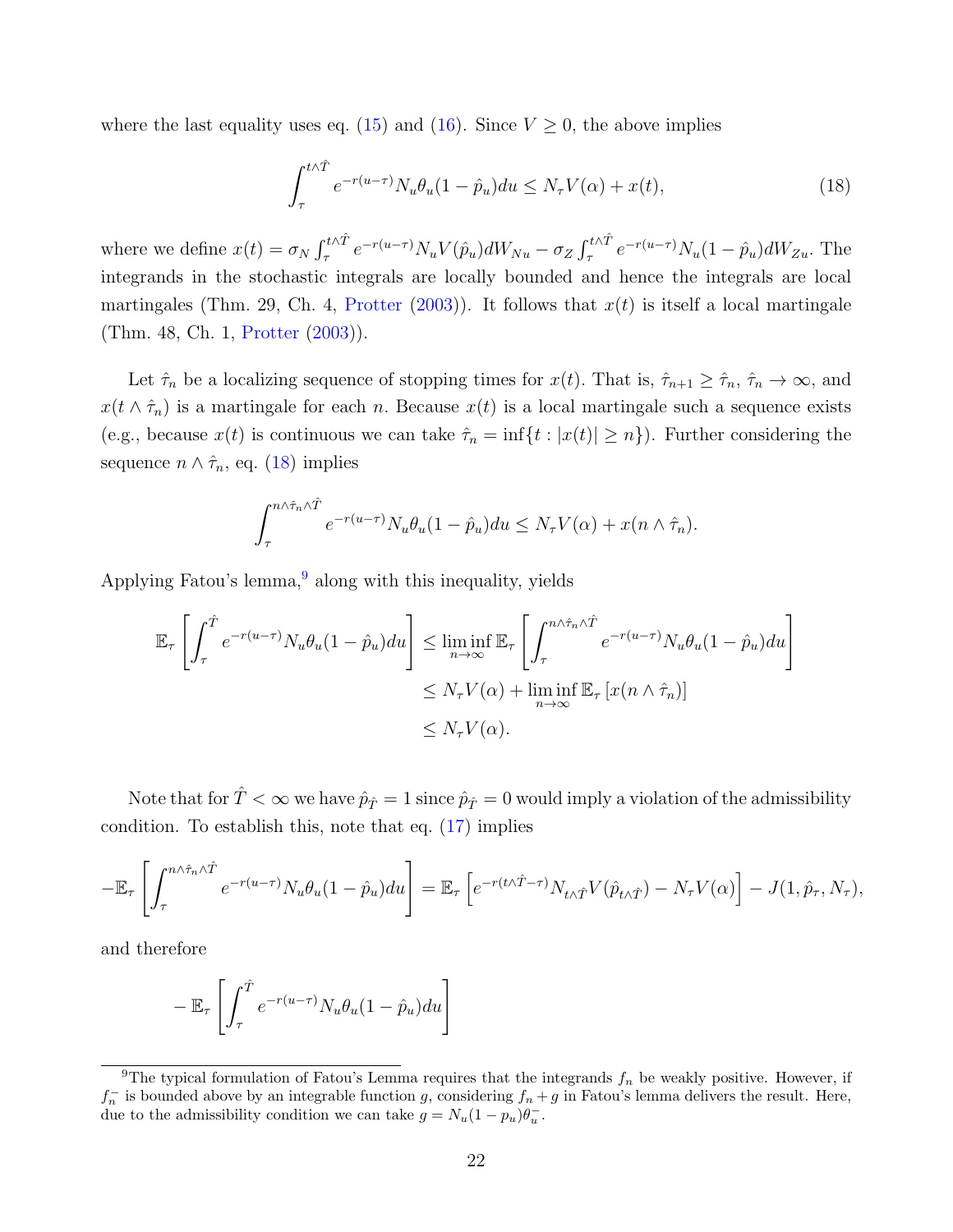$$
\geq \limsup_{n \to \infty} \mathbb{E}_{\tau} \left[ - \int_{\tau}^{n \wedge \hat{\tau}_n \wedge \hat{T}} e^{-r(u-\tau)} N_u \theta_u (1 - \hat{p}_u) du \right]
$$
  
\n
$$
= \limsup_{n \to \infty} \mathbb{E}_{\tau} \left[ e^{-r(n \wedge \hat{\tau}_n \wedge \hat{T} - \tau)} N_{n \wedge \hat{\tau}_n \wedge \hat{T}} V(\hat{p}_{n \wedge \hat{\tau}_n \wedge \hat{T}}) - N_{\tau} V(\alpha) \right] - J(1, \hat{p}_{\tau}, N_{\tau})
$$
  
\n
$$
\geq \mathbb{E}_{\tau} \left[ e^{-r(\hat{T} - \tau)} N_{\hat{T}} V(\hat{p}_{\hat{T}}) \right] - J(1, \hat{p}_{\tau}, N_{\tau})
$$
  
\n
$$
= \infty,
$$

where the first line applies the 'reverse' Fatou's Lemma, the second line uses the equality in the previous displayed equation, the third line applies Fatou's Lemma and the final line follows because  $V(0) = \infty$ . Furthermore,  $\hat{p}_u = \hat{p}_{\hat{T}} = 1$  for all  $u \geq \hat{T}$  since 1 is an absorbing state. It follows that

$$
\mathbb{E}_{\tau}\left[\int_{\tau}^{\infty} e^{-r(u-\tau)} N_u \theta_u (1-\hat{p}_u) du\right] = \mathbb{E}_{\tau}\left[\int_{\tau}^{\hat{T}} e^{-r(u-\tau)} N_u \theta_u (1-\hat{p}_u) du\right] \le N_{\tau} V(\alpha). \tag{19}
$$

Furthermore, this inequality is trivially true for  $\hat{T} = \infty$ , so it holds regardless of the behavior of  $\hat{T}$ . It follows that

$$
N_{\tau}V(\alpha) \geq \mathbb{E}_{\tau}\left[\int_{\tau}^{\infty} e^{-r(u-\tau)} N_{u} \theta_{u} (1-\hat{p}_{u}) du\right] = \mathbb{E}_{\tau}\left[\int_{\tau}^{T} N_{u} \theta_{u} (1-p_{u}) du\right],
$$

since  $\hat{p} = p$  for  $t \leq T$ . Hence  $N_{\tau} V(\alpha)$  is an upper bound on the post-acquisition value function.

To establish the optimality of the trader's post-acquisition strategy and the expression for the value function, it remains to show that the expected profits generated by the strategy attain the bound  $N_{\tau}V(\alpha)$ . (We show below that the trader's overall strategy both pre- and post-acquisition is admissible.) Compute the trader's expected profit at time  $\tau$ . We have

$$
\mathbb{E}_{\tau} \left[ \int_{\tau}^{T} \theta_{1}(p_{u}) N_{u}(1-p_{u}) du \right] = \int_{\tau}^{\infty} \mathbb{E}_{\tau} \left[ \mathbf{1}_{\{t \leq T\}} \theta_{1}(p_{u}) N_{u}(1-p_{u}) \right] du
$$
  
\n
$$
= \int_{\tau}^{\infty} \mathbb{E}_{\tau} [N_{u}] \mathbb{E}_{\tau} \left[ \mathbf{1}_{\{t \leq T\}} \theta_{1}(p_{u})(1-p_{u}) \right] du
$$
  
\n
$$
= N_{\tau} \int_{\tau}^{\infty} \mathbb{E}_{\tau} \left[ \mathbf{1}_{\{t \leq T\}} \theta_{1}(p_{u})(1-p_{u}) \right] du
$$
  
\n
$$
= N_{\tau} \mathbb{E}_{\tau} \left[ \int_{\tau}^{T} \theta_{1}(p_{u})(1-p_{u}) du \right],
$$

where the first equality applies Fubini's theorem which is permissible because the integrand is positive, the second equality uses the fact that N is independent of T and  $\{p_u\}$ , the next-tolast equality follows because  $N$  is a martingale, and the final equality applies Fubini's theorem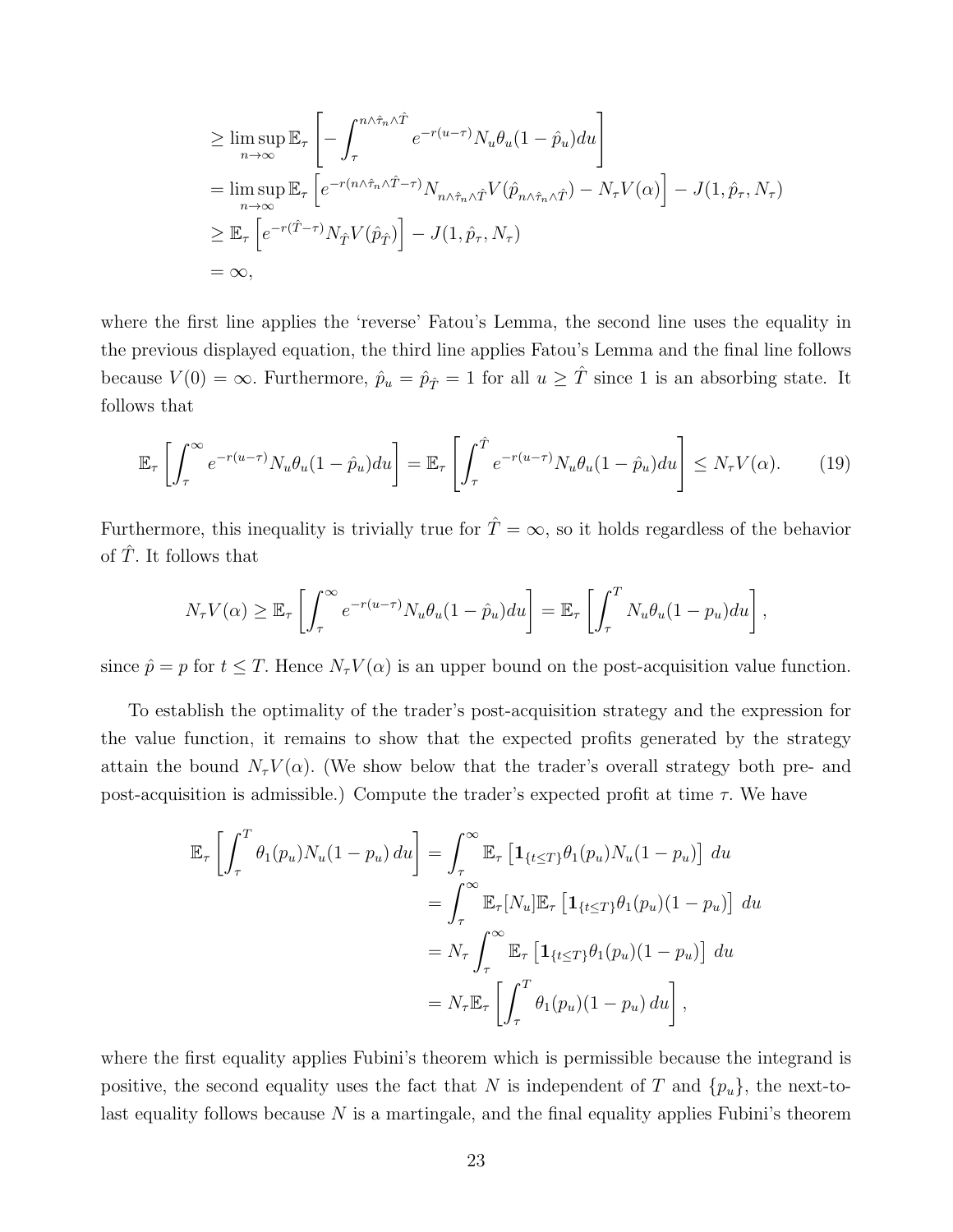again. [Back and Baruch](#page-16-2) [\(2004\)](#page-16-2) establish that under the given trading strategy and pricing rule,  $V(\alpha) = \mathbb{E}_{\tau} \left[ \int_{\tau}^{T} \theta_1(p_u) (1 - p_u) du \right]$ . Hence,

$$
N_{\tau}V(\alpha) = \mathbb{E}_{\tau}\left[\int_{\tau}^{T} \theta_{1}(p_{u})N_{u}(1-p_{u}) du\right],
$$

which establishes the optimality of the post-acquisition trading strategy.

Let  $\hat{J}(p, N)$  denote the expected profit, pre acquisition. We need to characterize this function and establish that the overall posited trading strategy, involving no trade prior to acquisition, is optimal. Under the given trading strategy, we have

$$
\hat{J}(p_t, N_t) = \mathbb{E}\left[\mathbf{1}_{\{\tau < T\}} \int_{\tau}^{T} \theta_{\xi}(p_u) N_u(\xi - p_u) \, du\right]
$$
\n
$$
= \mathbb{E}\left[\mathbf{1}_{\{\tau < T\}} J(\xi, p_\tau, N_\tau) | \mathcal{F}_t^P\right]
$$

Let  $\check{\theta}$  be any admissible trading strategy that is adapted to  $\mathcal{F}_t^P$  and  $\hat{\theta}$  any admissible strategy that is adapted to  $\mathcal{F}_t^I$ . Then  $\theta = \mathbf{1}_{\{t < \tau\}}\tilde{\theta} + \mathbf{1}_{\{t \geq \tau\}}\hat{\theta}$  is an arbitrary admissible strategy that obeys the restriction that the trader does not observe  $\xi$  until time  $\tau$ . The expected profits from following this strategy are

$$
\mathbb{E}_{0}\left[\mathbf{1}_{\{\tau\n
$$
=\mathbb{E}_{0}\left[\mathbf{1}_{\{\tau\n
$$
=\mathbb{E}_{0}\left[\mathbf{1}_{\{\tau\n
$$
=\mathbb{E}_{0}\left[\mathbf{1}_{\{\tau\n
$$
\leq\mathbb{E}_{0}\left[\mathbf{1}_{\{\tau\n
$$
=\hat{J}(\alpha,N_{0}),
$$
$$
$$
$$
$$
$$

where the second line uses  $p_u = \alpha$  for  $u < \tau$ , the third line takes expectations over  $\xi$ , the fourth line uses the law of iterated expectations, and the final line follows since it was shown above that as of time  $\tau$ , our posited trading strategy achieves higher expected profit than any other  $\Box$ admissible strategy.

**Proof of Proposition [2.](#page-7-1)** Let  $\hat{U}(N_t)$  denote the value of acquiring information when the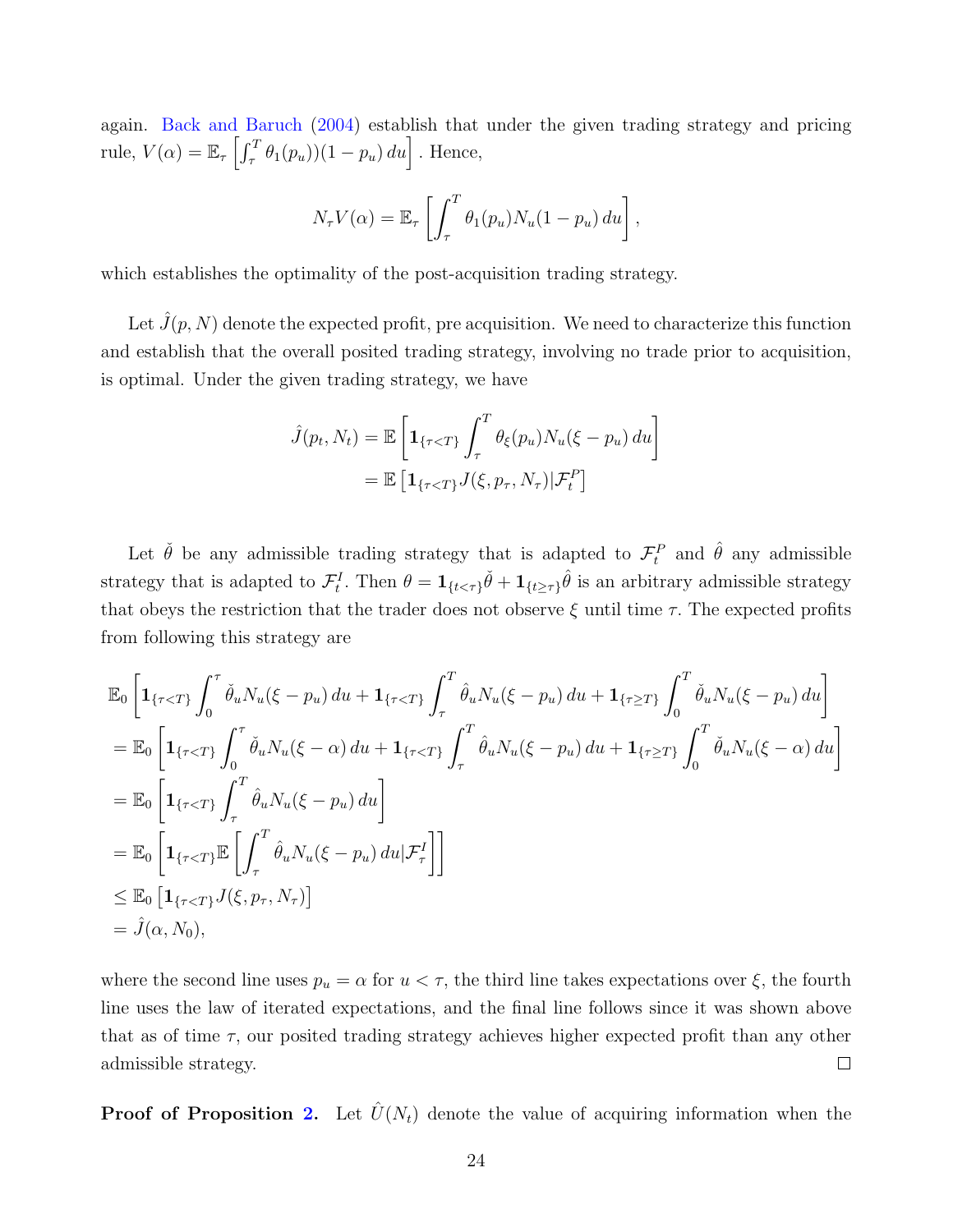news process is equal to  $N_t$ . Using the expression for the post-acquisition value function in Proposition [1,](#page-6-0) we have

$$
\hat{U}(N_t) = N_t \left( \alpha \int_{\alpha}^1 \frac{1-a}{\lambda(a)} da + (1-\alpha) \int_0^{\alpha} \frac{a}{\lambda(a)} da \right) \equiv N_t K.
$$

Make the change of variables  $x = \Phi^{-1}(1-a)$  in the integrals in the expression for  $U(N_t)$ 

$$
K = \alpha \sqrt{\frac{\sigma_Z^2}{2r}} \int_{\alpha}^{1} (1 - a) \frac{1}{\phi(\Phi^{-1}(1 - a))} da + (1 - \alpha) \sqrt{\frac{\sigma_Z^2}{2r}} \int_{0}^{\alpha} a \frac{1}{\phi(\Phi^{-1}(1 - a))} da
$$
  
=  $-\alpha \sqrt{\frac{\sigma_Z^2}{2r}} \int_{\Phi^{-1}(1 - \alpha)}^{\infty} \Phi(x) dx - (1 - \alpha) \sqrt{\frac{\sigma_Z^2}{2r}} \int_{\infty}^{\Phi^{-1}(1 - \alpha)} (1 - \Phi(x)) dx$   
=  $\alpha \sqrt{\frac{\sigma_Z^2}{2r}} \int_{-\infty}^{\Phi^{-1}(1 - \alpha)} \Phi(x) dx + (1 - \alpha) \sqrt{\frac{\sigma_Z^2}{2r}} \int_{\Phi^{-1}(1 - \alpha)}^{\infty} (1 - \Phi(x)) dx.$ 

Now integrate by parts

$$
K = \alpha \sqrt{\frac{\sigma_Z^2}{2r}} \int_{-\infty}^{\Phi^{-1}(1-\alpha)} \Phi(x) dx + (1-\alpha) \sqrt{\frac{\sigma_Z^2}{2r}} \int_{\Phi^{-1}(1-\alpha)}^{\infty} (1-\Phi(x)) dx
$$
  
\n
$$
= \alpha \sqrt{\frac{\sigma_Z^2}{2r}} \left( - \int_{-\infty}^{\Phi^{-1}(1-\alpha)} x \phi(x) dx + x \Phi(x) \Big|_{-\infty}^{\Phi^{-1}(1-\alpha)} \right)
$$
  
\n
$$
+ (1-\alpha) \sqrt{\frac{\sigma_Z^2}{2r}} \left( \int_{\Phi^{-1}(1-\alpha)}^{\infty} x \phi(x) dx + x(1-\Phi(x)) \Big|_{\Phi^{-1}(1-\alpha)}^{\infty} \right)
$$
  
\n
$$
= \alpha \sqrt{\frac{\sigma_Z^2}{2r}} \left( - \int_{-\infty}^{\Phi^{-1}(1-\alpha)} x \phi(x) dx + (1-\alpha) \Phi^{-1}(1-\alpha) \right)
$$
  
\n
$$
+ (1-\alpha) \sqrt{\frac{\sigma_Z^2}{2r}} \left( \int_{\Phi^{-1}(1-\alpha)}^{\infty} x \phi(x) dx - \alpha \Phi^{-1}(1-\alpha) \right)
$$
  
\n
$$
= \sqrt{\frac{\sigma_Z^2}{2r}} \int_{-\infty}^{\Phi^{-1}(1-\alpha)} -x \phi(x) dx = \sqrt{\frac{\sigma_Z^2}{2r}} \phi(\Phi^{-1}(1-\alpha)),
$$

since  $\int -x\phi(x)dx = \int \phi'(x)dx = \phi(x)$ .

The pre-acquisition value function under optimal stopping is

$$
U(p,n) \equiv \sup_{\tau \in \mathcal{T}} \mathbb{E} \left[ \mathbf{1}_{\{\tau < T\}} (KN_{\tau} - c) \mid p_t = p, N_t = n \right] = \sup_{\tau \in \mathcal{T}} \mathbb{E} \left[ e^{-r\tau} (KN_{\tau} - c)^{+} \mid p_t = p, N_t = n \right],
$$

where the second equality follows because  $T$  is independently exponentially distributed and it suffices to consider only the positive part of  $KN_\tau - c$  since the trader can always guarantee herself zero profit by not acquiring. Note that this problem is similar to pricing a perpetual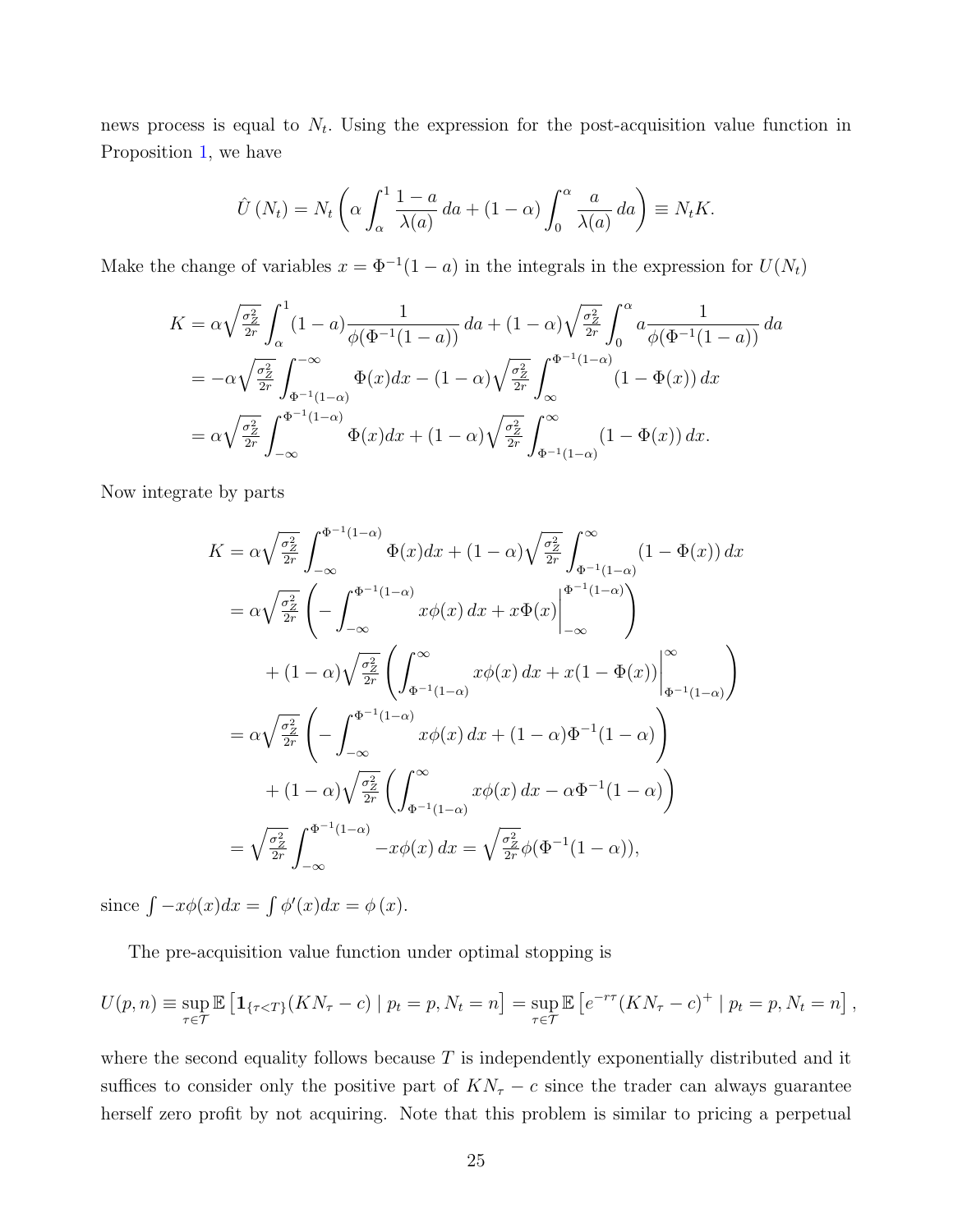American call option on an asset with price process  $KN_t$  that follows a geometric Brownian motion and with strike price c. Hence, standard results [\(Peskir and Shiryaev](#page-17-3) [\(2006\)](#page-17-3), Chapter 4) imply that the optimal stopping time is a first hitting time of the  $N_t$  process,

$$
T_N = \inf\{t > 0 : N_t \ge N^*\},\
$$

where  $N^* > 0$  is a constant to be determined. Furthermore, given that  $\{N_u\}$  is independent of  ${p_u}$  it follows that the value function does not depend on p, so we suppress that argument in the function U.

The value function and optimal  $N^*$  solve the following free boundary problem

$$
rU = \frac{1}{2}\sigma_N^2 N_t^2 U'' \quad \text{for } n < N^*
$$
\n
$$
U(N^*) = KN^* - c \quad \text{'value matching'}
$$
\n
$$
U'(N^*) = K \quad \text{'smooth pasting'}
$$
\n
$$
U(n) > (n-c)^+ \quad \text{for } n < N^*
$$
\n
$$
U(n) = (n-c)^+ \quad \text{for } n > N^*
$$
\n
$$
U(0) = 0.
$$

To determine the solution in the continuation region  $n < N^*$ , consider a trial solution of the form  $U(n) = An^{\beta}$ . Substituting and matching terms in the differential equation yields

$$
r = \frac{1}{2}\sigma_N^2 \beta(\beta - 1), \quad \beta = \frac{1}{2} \pm \frac{1}{2}\sqrt{1 + \frac{8r}{\sigma_N^2}}
$$

and the boundary condition at  $N = 0$  requires that one take the positive root

$$
\beta = \frac{1}{2} + \frac{1}{2}\sqrt{1 + \frac{8r}{\sigma_N^2}}.
$$

Applying the above conjecture to the value-matching and smooth pasting conditions implies:

$$
N^* = \frac{\beta}{\beta - 1} \frac{c}{K}, \qquad A = \frac{K}{\beta} \left( \frac{\beta}{\beta - 1} \frac{c}{K} \right)^{1 - \beta} = \frac{c}{\beta - 1} \frac{1}{(N^*)^{\beta}},
$$

and the resulting function satisfies  $U(n) > n - c$  in the continuation region, which establishes the result. The comparative statics with respect to c,  $\sigma_N$ ,  $\sigma_Z$ , and  $\alpha$  are immediate from the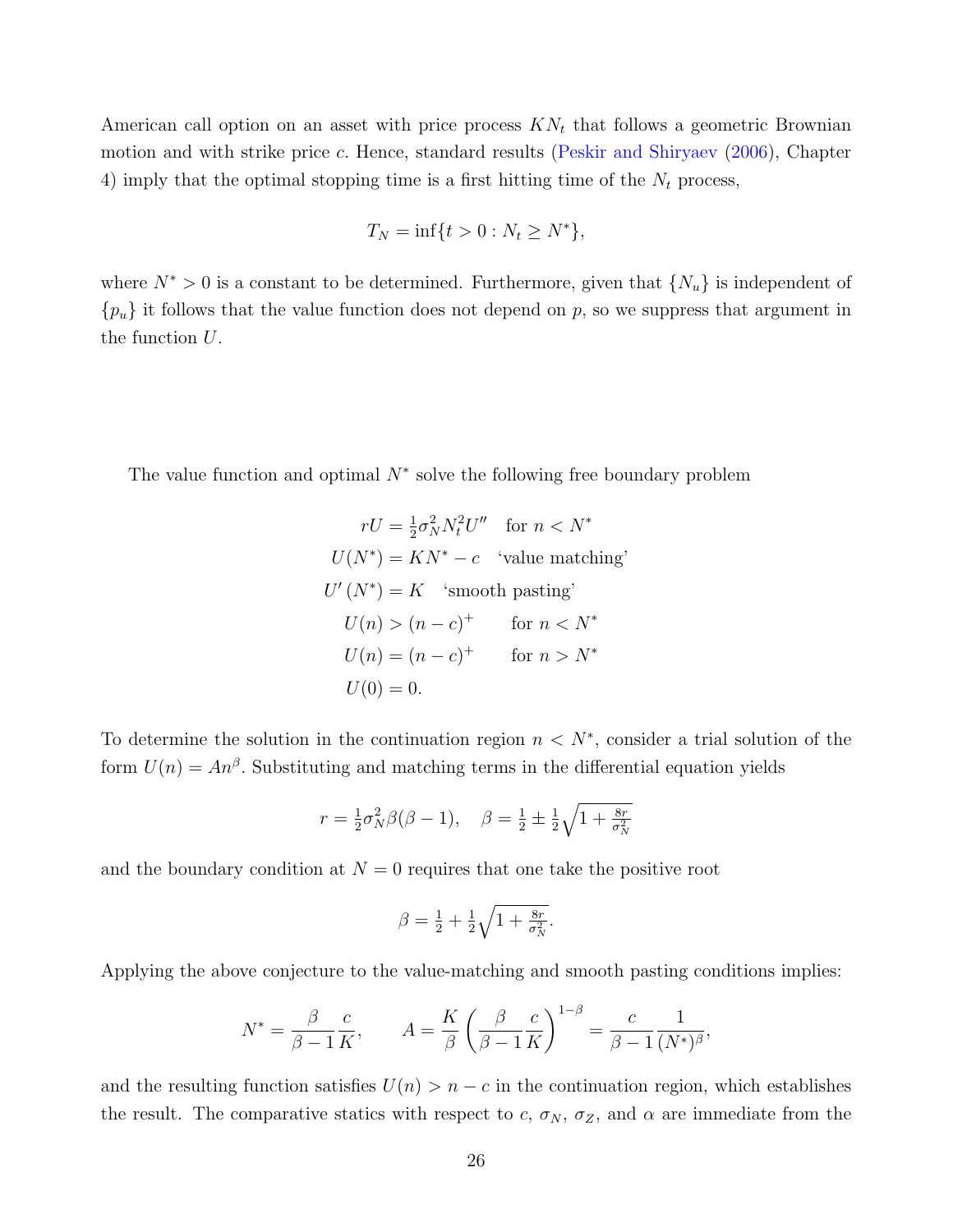explicit expression for  $N^*$ . Moreover, since

$$
\frac{\partial}{\partial r}N^* = \frac{c}{\sigma_Z^2 \phi\left(\Phi^{-1}\left(1-\alpha\right)\right)} \frac{4\sqrt{2}\left(\sqrt{r}-2\sqrt{\frac{r}{\sigma_N^2+1}}\right)}{\left(\sigma_N - \sqrt{\sigma_N^2 + 8r}\right)^2}
$$
(20)

 $\Box$ 

we know that  $N^*$  is decreasing in r when  $r < \frac{3}{8}\sigma_N^2$ , but increasing otherwise.

Proof of Lemma [1.](#page-10-0) Note that

$$
N_t \ge N^* \iff \log(N_t) \ge \log(N^*)
$$
  

$$
\iff -\frac{1}{2}\sigma_N t + W_{Nt} \ge \frac{1}{\sigma_N}(\log(N^*/N_0)),
$$

so that the first time that  $N_t$  hits  $N^*$  is the first time that a Brownian motion with drift  $-\frac{1}{2}$  $\frac{1}{2}\sigma_N$  hits  $\frac{1}{\sigma_N}(\log(\frac{N^*}{N_0}))$ . It follows from [Karatzas and Shreve](#page-16-14) [\(1998\)](#page-16-14) (Chapter 3.5, Part C, p.196-197) that for  $N_0 < N^*$  the density of  $T_N$  is

$$
\Pr\left(T_N \in [t, t+dt]\right) = \frac{\left(\log\left(\frac{N^*}{N_0}\right)\right)}{\sigma_N \sqrt{2\pi t^3}} \exp\left\{-\frac{\left(\frac{1}{\sigma_N} \log\left(\frac{N^*}{N_0}\right) + \frac{1}{2}\sigma_N t\right)^2}{2t}\right\} dt.
$$

Moreover, since  $\frac{1}{\sigma_N}(\log(\frac{N^*}{N_0})) > 0$  but the drift of the Brownian motion is  $-\frac{1}{2}$  $\frac{1}{2}\sigma_N < 0$ , it follows from [Karatzas and Shreve](#page-16-14) [\(1998\)](#page-16-14) (p.197) that  $Pr(T_N = \infty) > 0$ . Specifically, note that

$$
\Pr\left(T_N < \infty\right) = \int_0^\infty \frac{\left(\log\left(\frac{N^*}{N_0}\right)\right)}{\sigma_N \sqrt{2\pi t^3}} \exp\left\{-\frac{\left(\frac{1}{\sigma_N} \log\left(\frac{N^*}{N_0}\right) + \frac{1}{2}\sigma_N t\right)^2}{2t}\right\} dt = \frac{N_0}{N^*},\tag{21}
$$

which implies  $Pr(T_N = \infty) = 1 - \frac{N_0}{N^*}.$  $\Box$ 

**Proof of Proposition [3.](#page-10-1)** Given the definition of  $\tau$ , we have that for  $0 \le t < \infty$ ,

$$
\Pr\left(\tau \in [t, t+dt]\right) = \frac{\Pr\left(\tau \in [t, t+dt] \, \big| T_N \le T\right) \Pr\left(T_N \le T\right)}{+\Pr\left(\tau \in [t, t+dt] \, \big| T_N > T\right) \Pr\left(T_N > T\right)}\tag{22}
$$

$$
= \Pr(T_N \in [t, t + dt] | T_N \le T) \Pr(T_N \le T)
$$
\n(23)

$$
= \Pr(T_N \in [t, t + dt]) \Pr(T \ge t)
$$
\n(24)

$$
= e^{-rt} \Pr(T_N \in [t, t+dt]). \tag{25}
$$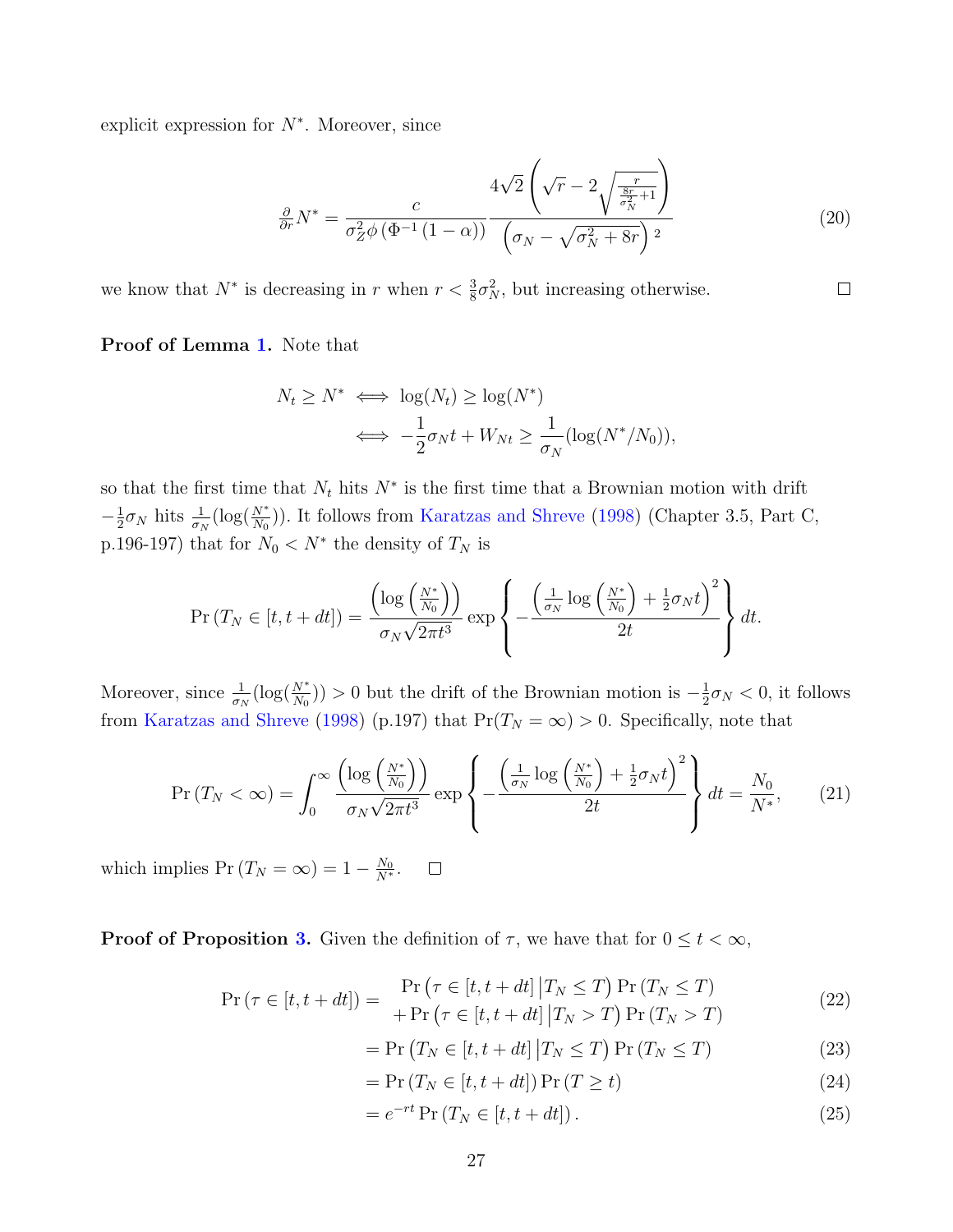Integrating gives us

$$
\Pr\left(\tau < \infty\right) = \int_0^\infty e^{-rt} \frac{\left(\log\left(\frac{N^*}{N_0}\right)\right)}{\sigma_N \sqrt{2\pi t^3}} \exp\left\{-\frac{\left(\frac{1}{\sigma_N} \log\left(\frac{N^*}{N_0}\right) + \frac{1}{2}\sigma_N t\right)^2}{2t}\right\} dt\tag{26}
$$

$$
= \frac{e^{-\frac{\log(N^* / N_0)\sqrt{8r + \sigma_N^2}}{2\sigma_N}}}{\sqrt{N^* / N_0}} = \left(\frac{N_0}{N^*}\right)^{\beta} \tag{27}
$$

The comparative statics for c,  $N_0$ ,  $\sigma_Z$  and  $\alpha$  follow from plugging in the expressions for  $N^*$ and  $\beta$ . To establish the comparative statics for  $\sigma_N$ , first note that since  $\lim_{\sigma_N\to 0} \beta = \infty$ ,  $\lim_{\sigma_N \to \infty} \beta = 1$ , and  $N^* = \frac{\beta}{\beta - 1}$  $\beta-1$ c  $\frac{c}{K}$ 

$$
\lim_{\sigma_N \to \infty} \Pr(\tau < \infty) = 0 \tag{28}
$$

$$
\lim_{\sigma_N \to 0} \Pr(\tau < \infty) = \begin{cases} 0 & \text{if } c > N_0 K \\ 1 & \text{if } c \le N_0 K \end{cases} \tag{29}
$$

Let

$$
\zeta \equiv \frac{\partial}{\partial \beta} \left( \log \left( \Pr \left( \tau < \infty \right) \right) \right) = \frac{\partial}{\partial \beta} \left( \frac{N_0}{N^*} \right)^{\beta} = \log \left( \frac{N_0}{N^*} \right) + \frac{1}{\beta - 1} \tag{30}
$$

which implies  $\lim_{\sigma_N \to 0} \zeta = \lim_{\beta \to \infty} \zeta = \log \left( \frac{N_0 K}{c} \right)$ ,  $\lim_{\sigma_N \to \infty} \zeta = \lim_{\beta \to 1} \zeta = \infty$ , and

$$
\frac{\partial}{\partial \sigma_N} \zeta = \frac{\partial \zeta}{\partial \beta} \frac{\partial \beta}{\partial \sigma_N} = -\frac{1}{\beta (1-\beta)^2} \frac{\partial \beta}{\partial \sigma_N} > 0. \tag{31}
$$

Since  $\frac{\partial}{\partial \sigma_N} \log (\Pr(\tau < \infty)) = \zeta \frac{\partial \beta}{\partial \sigma_N}$  $\frac{\partial \beta}{\partial \sigma_N}$ , we have the following results:

- When  $c \leq N_0 K$ , since  $\zeta \geq 0$  for  $\sigma_N \to 0$  and  $\frac{\partial}{\partial \sigma_N} \zeta > 0$  we have  $\zeta > 0$  for all  $\sigma_N$ , which in turn implies  $\frac{\partial}{\partial \sigma_N} \log (\Pr(\tau < \infty)) < 0$  for all  $\sigma_N$ .
- When  $c > N_0 K$ ,  $\zeta$  crosses zero once, from below, as  $\sigma_N$  increases, which implies  $\frac{\partial}{\partial \sigma_N} \log \left( \Pr(\tau < \infty) \right) =$ 0 at exactly this one point. In this case,  $Pr(\tau < \infty)$  is hump-shaped.

Similarly, for  $r$ ,  $\frac{\partial}{\partial r} \log(\Pr(\tau < \infty)) = \zeta \frac{\partial}{\partial r} \beta - \frac{\beta}{2r}$  $\frac{\beta}{2r}$ . We have  $\frac{\partial}{\partial r}\zeta = -\frac{1}{\beta(\beta-r)}$  $\overline{\beta(\beta-1)^2}$  $\frac{\partial}{\partial r}\beta - \frac{1}{2r} < 0$ . Since  $\frac{\partial}{\partial r} \beta = \frac{1}{\sigma_{\mathcal{M}}^2(\beta)}$  $\frac{1}{\sigma_N^2(\beta-\frac{1}{2})}>0$  this implies  $\frac{\partial}{\partial r}\log(\Pr(\tau<\infty))$  crosses zero as most once as r increases and from above if it does so. Consider the limit as  $r$  tends to zero,

<span id="page-27-0"></span>
$$
\lim_{r \to 0} \frac{\partial}{\partial r} \log(\Pr(\tau < \infty)) = \lim_{r \to 0} \left( \zeta \frac{\partial}{\partial r} \beta - \frac{\beta}{2r} \right)
$$
\n
$$
= \lim_{r \to 0} \frac{2r\zeta - \sigma_N^2 \beta \left( \beta - \frac{1}{2} \right)}{2\sigma_N^2 r \left( \beta - \frac{1}{2} \right)}.
$$
\n(32)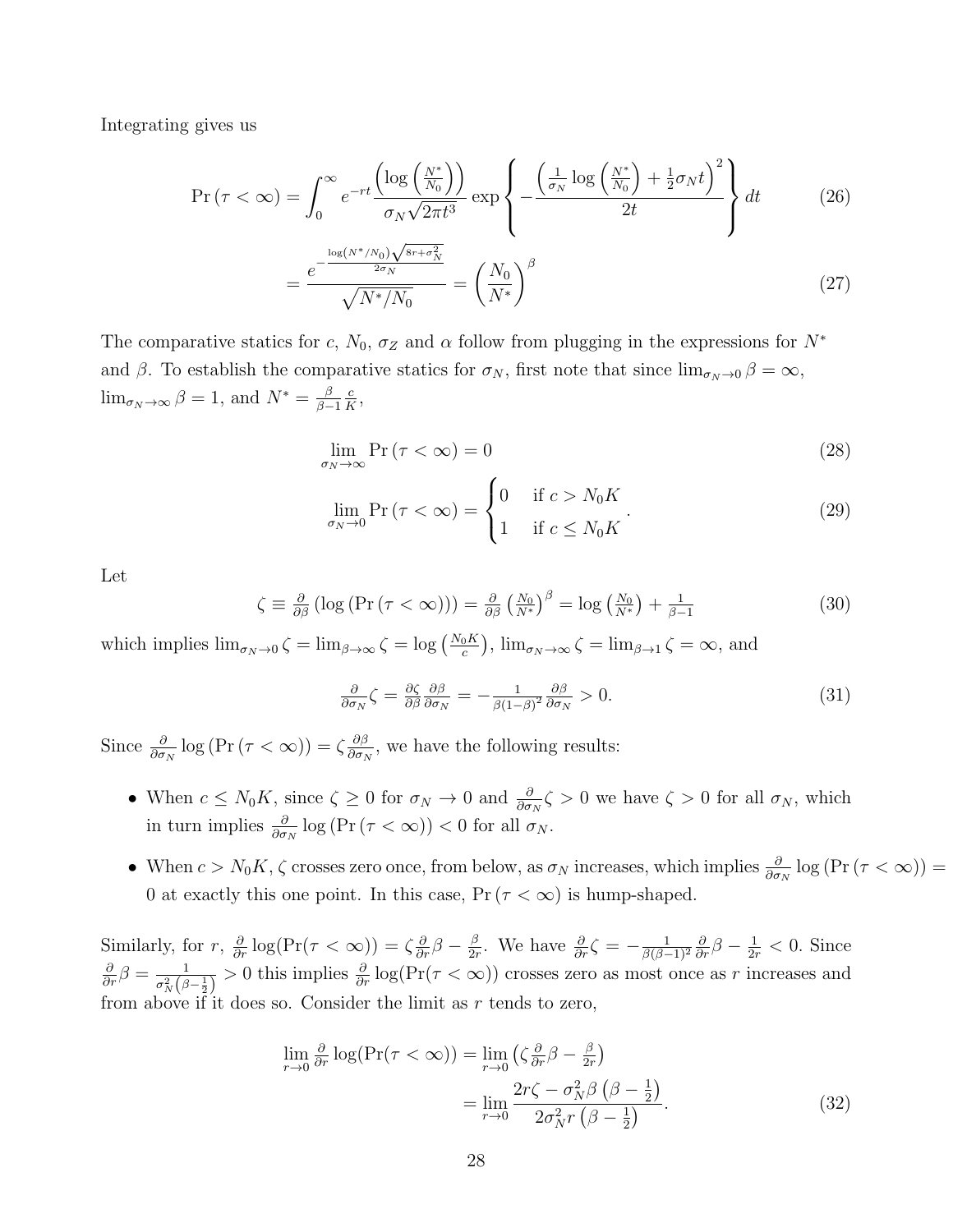If it can be shown that the numerator in eq. [\(32\)](#page-27-0) has a finite, positive limit it will follow that the overall limit is  $\infty$ . Considering the numerator, we have

$$
\lim_{r \to 0} (2r\zeta - \sigma_N^2 \beta \left(\beta - \frac{1}{2}\right)) = 2 \lim_{r \to 0} r \left(\frac{1}{\beta - 1} - \log \frac{\beta}{\beta - 1} - \log \sqrt{2r}\right) - \frac{1}{2} \sigma_N^2
$$

$$
= \sigma_N^2 - 2 \lim_{r \to 0} \frac{\frac{1}{\beta(\beta - 1)}}{\frac{1}{r^2}} - \frac{1}{2} \sigma_N^2
$$

$$
= \frac{1}{2} \sigma_N^2 - 2 \lim_{r \to 0} \frac{2r}{(2\beta - 1)\frac{\partial}{\partial r}\beta} = \frac{1}{2} \sigma_N^2
$$

where the second equality applies l'Hôspital's rule to the three different terms and uses the fact  $\frac{\partial}{\partial r}\beta \to \frac{2}{\sigma_N^2}$  as  $\beta \to 1$ . The third equality rearranges the expression in the remaining limit to place  $r^2$  in the numerator and uses l'Hôspital's rule again. Returning to eq. [\(32\)](#page-27-0), this implies  $\lim_{r\to 0} \frac{\partial}{\partial r} \log(\mathbb{P}(\tau < \infty)) = \infty.$ 

Now, consider  $\lim_{r\to\infty}\frac{\partial}{\partial r}\log(\Pr(\tau<\infty))$ . We have

$$
\lim_{r \to \infty} \zeta = \lim_{r \to \infty} \left( \frac{1}{\beta - 1} - \log \frac{\beta}{\beta - 1} - \log \sqrt{2r} \right) = \lim_{\beta \to \infty} \left( \frac{1}{\beta - 1} - \log \frac{\beta}{\beta - 1} \right) - \lim_{r \to \infty} \log \sqrt{2r} = -\infty.
$$

Because  $\frac{\partial}{\partial r}\beta > 0$ , it follows that  $\lim_{r\to\infty}\frac{\partial}{\partial r}\log(\Pr(\tau < \infty)) = -\infty$ , which completes the proof.  $\square$ 

Proof of Proposition [4.](#page-11-1) Using the expression for the asset price in Proposition [1,](#page-6-0)

$$
dP_t = \begin{cases} \alpha \sigma_N N_t dW_{Nt} & 0 \le t < \tau \\ \sigma_N N_t p(Y_t) dW_{Nt} + N_t \lambda^*(p_t) \sigma_Z dW_{Yt} & \tau \le t < T \end{cases}
$$

where  $W_{Yt} \equiv Y_t/\sigma_Z$  is a standard Brownian motion under the public filtration and is independent of  $W_{N_t}$ . Hence,

$$
\frac{dP_t}{P_t} = \begin{cases} \sigma_N dW_{Nt} & 0 \leq t < \tau \\ \sigma_N dW_{Nt} + \frac{\lambda^*(p_t)}{p_t} \sigma_Z dW_{Yt} & \tau \leq t < T \end{cases}.
$$

Letting  $\nu_t$  denote the instantaneous variance of the return process gives:

$$
\nu_t \equiv \begin{cases} \sigma_N^2 & 0 \le t < \tau \\ \sigma_N^2 + \left(\frac{\lambda(p_t)}{p_t}\right)^2 \sigma_Z^2 = \sigma_N^2 + 2r \left(\frac{\phi(\Phi^{-1}(p_t))}{p_t}\right)^2 & \tau \le t \end{cases} \tag{33}
$$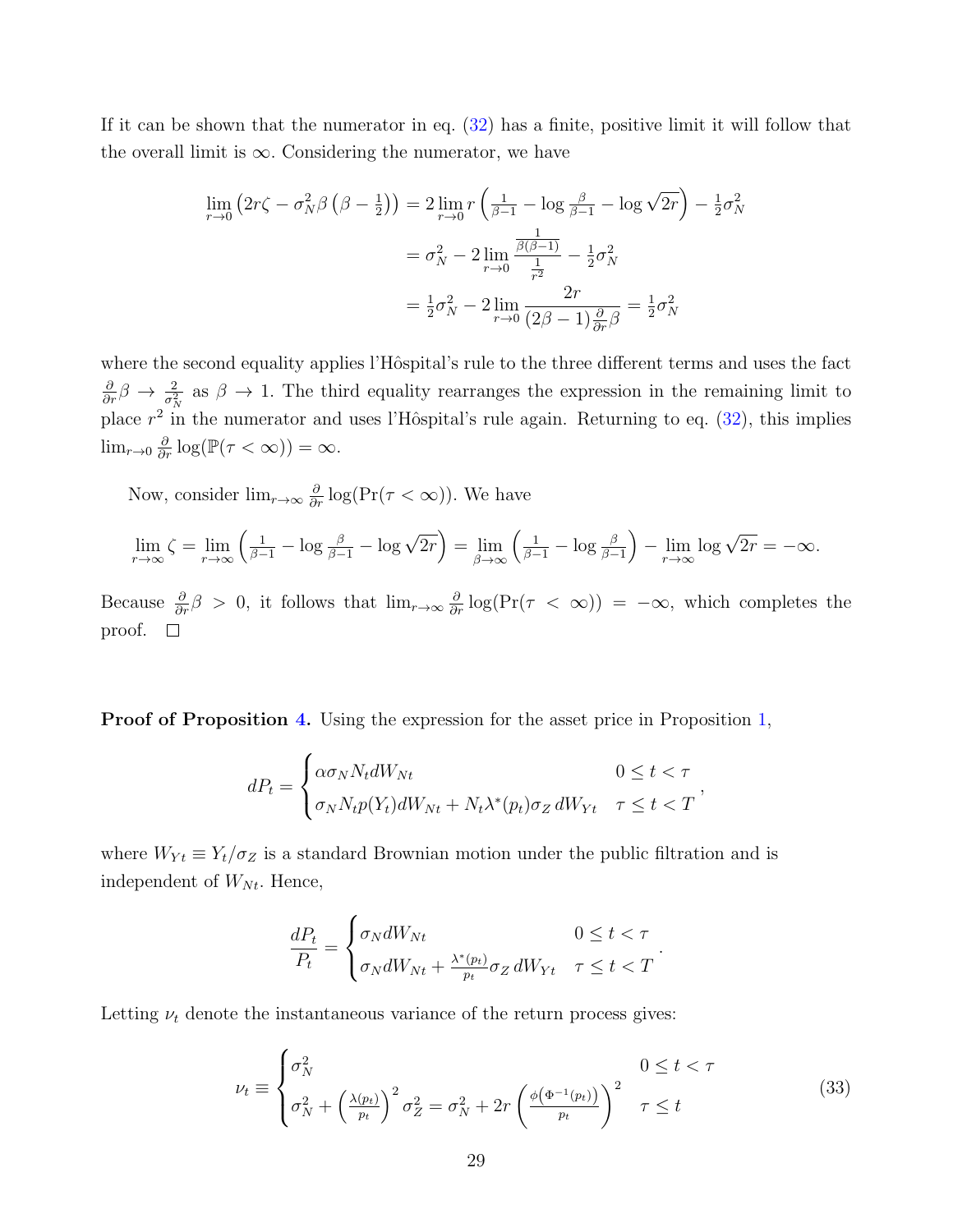Let  $f(p) \equiv \phi(\Phi^{-1}(p))$ , and note that  $f_p = -\Phi^{-1}(p)$  and  $f_{pp} = -\frac{1}{f}$  $\frac{1}{f}$ . Conditional on information acquisition, note that by Ito's Lemma, we have:

$$
d\nu_t = \nu_p dp_t + \frac{1}{2}\nu_{pp} \left(\lambda \left(p_t\right)\right)^2 \sigma_Z^2 dt = \nu_p dp_t + rf\left(p\right)^2 \nu_{pp} dt,\tag{34}
$$

where  $\nu_p = 4r \left(\frac{f}{n}\right)$  $\left(\frac{f_p p - f}{p^2}\right) < 0$ , and

$$
\nu_{pp} = 4r \left(\frac{f_p p - f}{p^2}\right)^2 + 4r \left(\frac{f}{p}\right) \left(\frac{p^2 (f_{pp} p + f_p - f_p) - 2p (f_p p - f)}{p^4}\right). \tag{35}
$$

Since  $\nu_p < 0$ , the above implies that conditional on information acquisition, instantaneous return variance  $\nu_t$  and returns are negatively related i.e., cov  $\left(\frac{dp_t}{n_t}\right)$  $\left(\frac{dp_t}{p_t}, d\nu_t\right) < 0.$  $\Box$ 

Proof of Proposition [5.](#page-12-1) For the no acquisition case,

=

$$
\mathbb{E}\left[\left|\xi N_T - P_{T^-}\right|\middle|T_N > T\right] = \mathbb{E}\left[N_T\middle|\xi-\alpha\middle|\middle|T_N > T\right] = 2\alpha\left(1-\alpha\right)\mathbb{E}\left[N_T\middle|T_N > T\right] \tag{36}
$$

Next, note that

$$
\mathbb{E}\left[N_T\right] = \Pr\left(T_N < T\right) \mathbb{E}\left[N_T \middle| T_N < T\right] + \Pr\left(T_N \ge T\right) \mathbb{E}\left[N_T \middle| T_N \ge T\right] \tag{37}
$$

$$
\Rightarrow \mathbb{E}\left[N_T\middle|T_N > T\right] = \frac{N_0 - \Pr\left(T_N < T\right)N^*}{\Pr\left(T_N \geq T\right)}\tag{38}
$$

$$
\frac{N_0 - \left(\frac{N_0}{N^*}\right)^{\beta} N^*}{1 - \left(\frac{N_0}{N^*}\right)^{\beta}}
$$
\n
$$
(39)
$$

since  $\mathbb{E}[N_T] = N_0$ ,  $\mathbb{E}[N_T | T_N < T] = N^*$  and  $\Pr(T_N < T) = \left(\frac{N_0}{N^*}\right)^{\beta}$ . This produces the desired expression.

Conditional on information acquisition, the expected announcement effect is

$$
\mathbb{E}\left[\left|\xi N_T - P_{T^-}\right|\middle|\tau < \infty\right] = \mathbb{E}\left[N_T\middle|\xi - p\left(Y_T\right)\right|\middle|\left(T_N < T\right]\right) \tag{40}
$$

$$
=2\mathbb{E}\left[N_{T}p\left(Y_{T}\right)\left(1-p\left(Y_{T}\right)\right)\left|\left|T_{N}
$$

$$
=2\mathbb{E}\left[\mathbb{E}_{T_N}\left[N_{T}p\left(Y_{T}\right)\left(1-p\left(Y_{T}\right)\right)\big|T_N(42)
$$

$$
=2\mathbb{E}\left[N_{T_{N}}\mathbb{E}_{T_{N}}\left[p\left(Y_{T}\right)\left(1-p\left(Y_{T}\right)\right)\big|T_{N}(43)
$$

$$
=2N^*\mathbb{E}\left[p\left(Y_T\right)\left(1-p\left(Y_T\right)\right)\big|T_N\n(44)
$$

the first and second equalities use the law of iterated expectations, the third equality uses the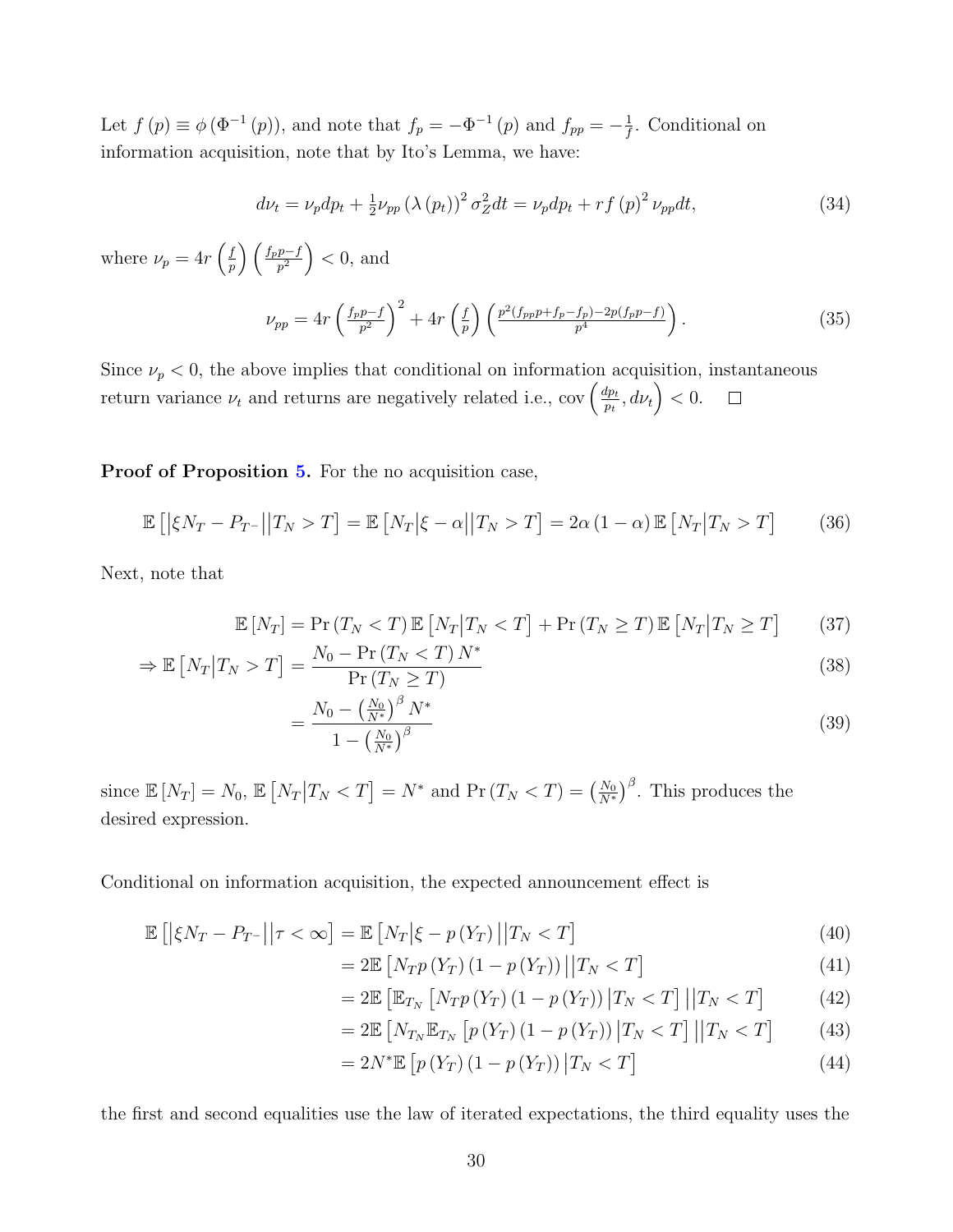fact that conditional on  $\sigma\left(\mathcal{F}_{T_N}^P\cup\{T_N and  $Y_T$  are independent, the fourth$ equality uses the fact that N is a martingale, and the final equality uses  $N_{T_N} = N^*$ .

Suppose  $\tau \in [t, t + dt]$ . Given the characterization of  $p_t$  in Proposition [1,](#page-6-0) we can express  $p_s$ for  $s \geq t$  as  $p_s = \Phi\left(\frac{\sqrt{2r}}{\sigma z}\right)$  $\sqrt{2r} z_s$ , where

$$
z_s \vert \left\{ \tau \in [t, t+dt] \right\} \sim N \left( \Phi^{-1} \left( \alpha \right) e^{r(s-t)}, \frac{\sigma_Z^2}{2r} \left( e^{2r(s-t)} - 1 \right) \right). \tag{45}
$$

Next, note that for  $w \sim N(0, 1)$ , we have

$$
\mathbb{E}\left[\Phi\left(a+bw\right)\left[1-\Phi\left(a+bw\right)\right]\right] = \Phi\left(\frac{a}{\sqrt{1+b^2}}\right) - \left[\Phi\left(\frac{a}{\sqrt{1+b^2}}\right) - 2T^o\left(\frac{a}{\sqrt{1+b^2}}, \frac{1}{\sqrt{1+2b^2}}\right)\right] \tag{46}
$$

from [Owen](#page-17-4) [\(1980\)](#page-17-4) 10,010.8 and 20,010.4, where  $T^{\circ}(a, b)$  is the Owen T function. Let  $\tilde{z}_s \equiv$  $\frac{z_s-e^{r(s-t)}z_0}{\sqrt{\frac{\sigma_Z^2}{2r}\left(e^{2r(s-t)}-1\right)}}$  $\sim N(0, 1)$ , and note that  $p(z_s) = \Phi(a + b\tilde{z}_s)$ . This implies

$$
G(t,s) \equiv \mathbb{E}_t [p_s (1-p_s) | \tau \in [t, t+dt], s > t] = 2T^o \left( \Phi^{-1} (\alpha), \frac{1}{\sqrt{2e^{2r(s-t)} - 1}} \right).
$$
 (47)

Since the stopping time  $T$  is exponentially distributed, we have

$$
\mathbb{E}_{t}[p(Y_{T})(1-p(Y_{T}))|T>t,\tau\in[t,t+dt]]
$$
\n
$$
=e^{-rt}\int_{s=t}^{\infty}re^{-r(s-t)}\mathbb{E}_{t}[p(Y_{s})(1-p(Y_{s}))|\tau\in[t,t+dt]]ds
$$
\n(48)

$$
=\int_{0}^{\infty}re^{-rs}G\left(0,s\right)ds\tag{49}
$$

$$
=2\int_{0}^{\infty}re^{-rs}T^o\left(\Phi^{-1}\left(\alpha\right),\frac{1}{\sqrt{2e^{2rs}-1}}\right)ds\tag{50}
$$

$$
=2\int_0^\infty e^{-x}T^o\left(\Phi^{-1}\left(\alpha\right),\frac{1}{\sqrt{2e^{2x}-1}}\right)dx,\text{ where }x=rs
$$
\n(51)

$$
\equiv h\left(\alpha\right) \tag{52}
$$

This implies that

$$
\mathbb{E}\left[p\left(Y_T\right)\left(1-p\left(Y_T\right)\right)\big|\tau < T\right]
$$
\n
$$
= \int_0^\infty \mathbb{E}_t\left[p\left(Y_T\right)\left(1-p\left(Y_T\right)\right)\big|T > t, \tau \in [t, t+dt]\right] \Pr\left(\tau \in [t, t+dt] \,|\, T > \tau\right) dt \tag{53}
$$
\n
$$
= \int_0^\infty \Pr\left(\tau \in [t, t+dt] \,|\, T > \tau\right) dt \quad b\left(\tau\right) \tag{54}
$$

$$
= h(\alpha) \int_0^\infty \Pr\left(\tau \in [t, t+dt] | T > \tau\right) dt = h(\alpha)
$$
\n(54)